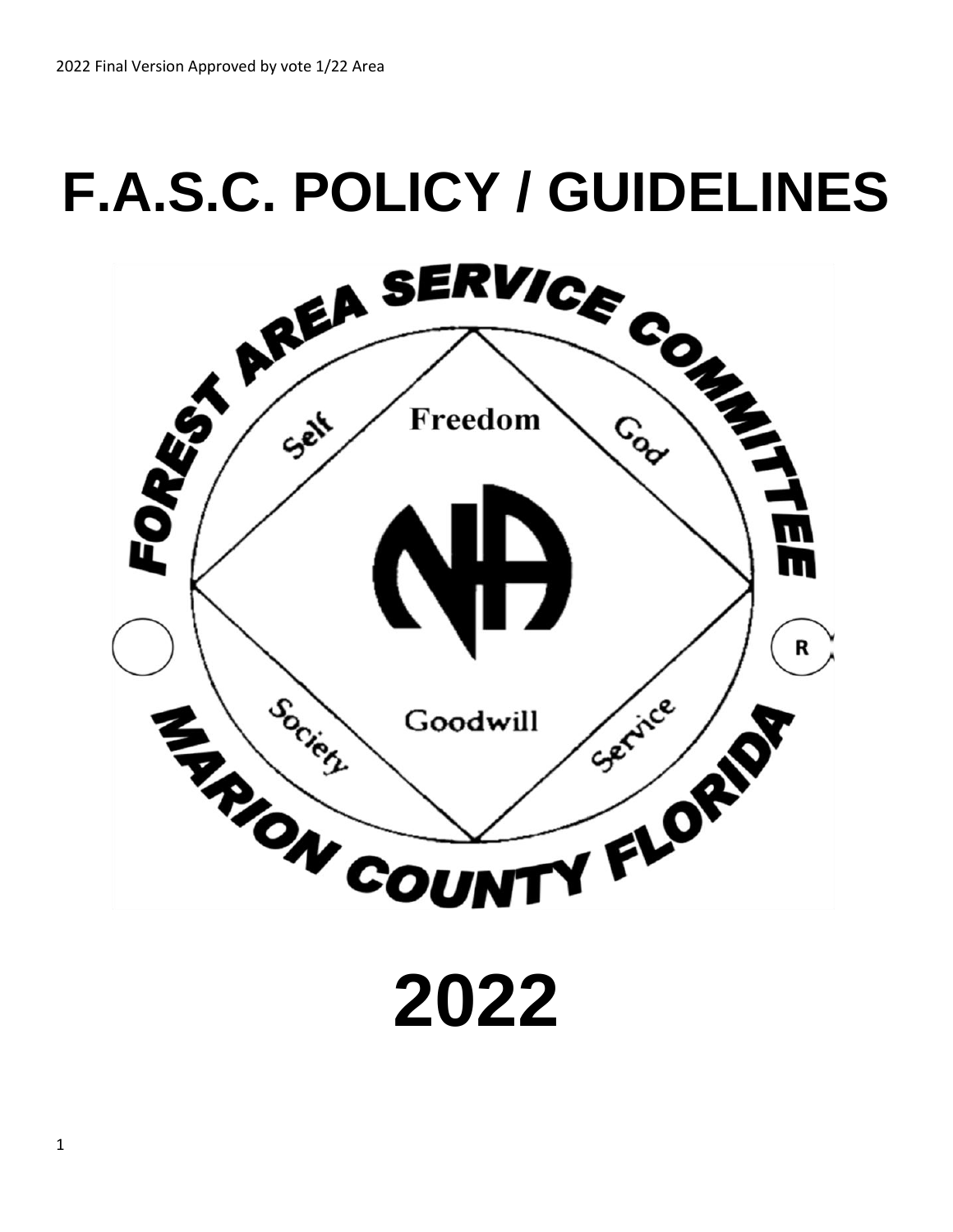## **TABLE OF CONTENTS**

DEFINITION OF AN AREA SERVICE - 2

INTRODUCTION - 3

MEETING FORMAT - 5

BYLAWS, GUIDELINES & PARLIAMENTARY PROCEDURES - 6

ARTICLE I NAME - 6

ARTICLE II MEMBERSHIP - 6

ARTICLE III THE EXECUTIVE COMMITTEE - 6

ARTICLE IV REMOVAL FROM OFFICE OF AN EXECUTIVE COMMITTEE MEMBER - 7

ARTICLE V QUALIFICATIONS AND RESPONSIBILITIES OF THE EXECUTIVE COMMITTEE:

Chairperson - 8

Vice-Chairperson - 8

Secretary - 8

Treasurer - 9

Assistant Treasurer - 9

Sr RCM - 10

Jr RCM - 10

ARTICLE VI SUBCOMMITTEES - 11

ARTICLE VII NOMINATION OF EXECUTIVE COMMITTEE MEMBERS AND SUBCOMMITTEE CHAIRS OF FASC - 12

ARTICLE VIII ELECTIONS OF EXECUTIVE COMMITTEE MEMBERS AND SUBCOMMITTEE CHAIRS OF FASC - 13

ARTICLE IX MOTIONS AND VOTING PROCEDURE - 14

ARTICLE X MEETINGS OF FASC - 15

ARTICLE XI BUDGETS & EXPENSES - 15

ARTICLE XII AMENDMENTS TO POLICY - 16

ARTICLE XIII ADDITIONAL GUIDELINES - 16

GUIDELINES FOR AREA SERVICE INVENTORY - 18

PARLIAMENTARY PROCEDURES - 19

FASC RULES OF ORDER - 21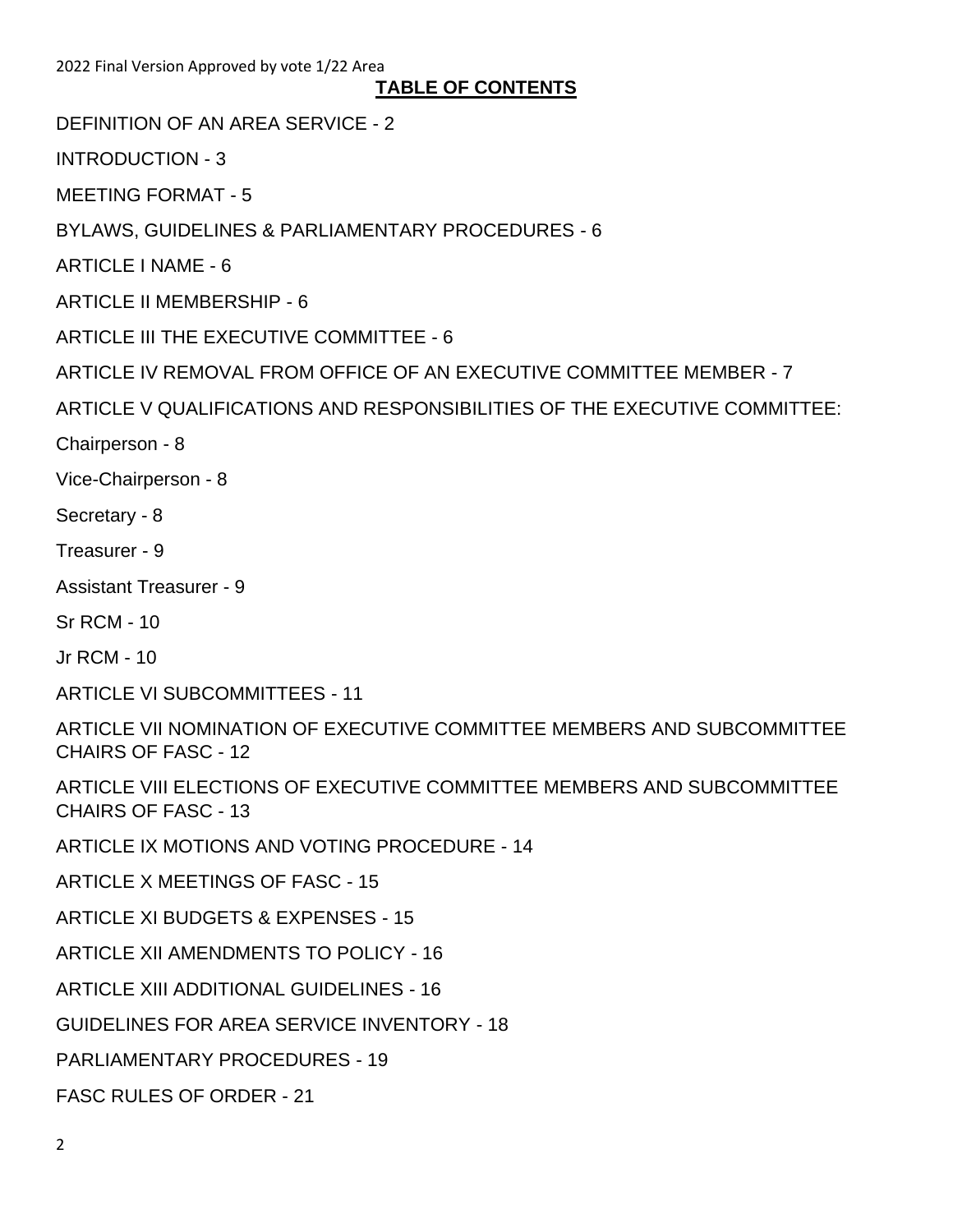- A. HOSPITALS & INSTITUTIONS SUBCOMMITTEE GUIDELINES
- B. ACTIVITIES SUBCOMMITTEE GUIDELINES
- C. HELPLINE SUBCOMMITTEE GUIDELINES
- D. SPIRITUAL RETREAT SUBCOMITTEE GUIDELINES
- D. INTERNET TECHNOLOGIES COORDINATOR
- E. PUBLIC RELATIONS SUBCOMITTEE

# **DEFINITION OF AN AREA SERVICE**

An Area Service Committee (ASC) is a committee made up of Group Service Representatives (GSR's) from groups within a designated area, executive committee, and subcommittee chairpersons, which meets monthly for the express purpose of serving the specific needs of its member's groups (note "group(s) and "homegroup(s) are used interchangeably in this policy and are understood to have the same meaning). It also serves as a link between these groups and the Florida Regional Service Committee of Narcotics Anonymous, and to foster unity.

The most important service that an ASC provides is that of its groups' needs. Whenever a group has a specific situation or need, which it has not been able to handle on its own, it can come to its Area Service Committee for help. These situations are almost limitless in scope; however, we have learned that we can get much accomplished when we work together.

An ASC performs other functions that are of help to the groups. It can help groups get started or give aid to floundering groups. It may hold workshops or seminars to train trusted servants. The point is that an ASC handles whatever functions are necessary or helpful to its groups.

In order to provide these services, an ASC needs the active participation of its GSR's. A group supports its Area Service Committee both financially and emotionally. It takes money to provide these services. It is a group's responsibility to offer this support. However, as an area grows, the financial needs of the committee also grow. In order to provide a full line of services it requires steady, reliable flow of money. Some areas provide these funds through activities. These alternate sources of financial support are helpful, but the bulk of the responsibility still falls on the members of a group.

# **INTRODUCTION**

While the structure and operation of ASC's varies considerably throughout the Fellowship, there are some general characteristics that hold true in every case. These characteristics are born from experience. From these observations, we can derive spiritual goals, which we strive towards in area service. Understanding the characteristics and goals of an ASC is what fosters spiritual unity and decision making to be guided by what works—"addicts helping addicts."

1. An ASC should adopt the 12 Traditions, then create guidelines for its operation. The guidelines can and should change as the ASC grows.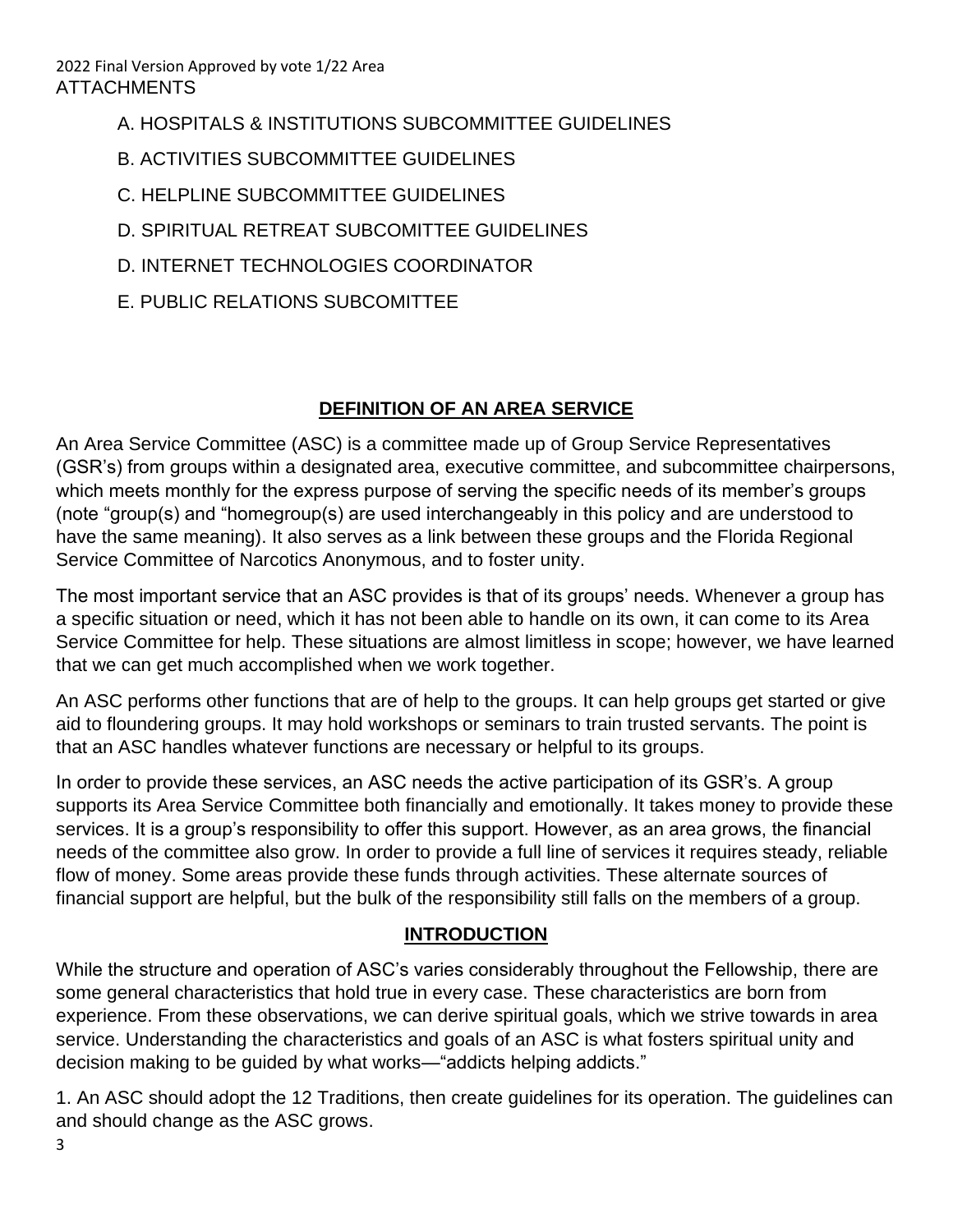2. ASC's must make decisions, but do not have power or control over N.A. groups. ASC's can quickly stray from their purpose by attempting to "police" groups or otherwise control them. In producing meeting lists for an area, decisions must be made about which meetings to list. There are many ways to approach this, but all approaches must be based upon sound principles and conform with the purpose of the meeting list. "Punitive" motives are unacceptable in Narcotics Anonymous.

3. An ASC can and should be the place where ALL of the following are in evidence; collective expression of:

The group's conscience

Spiritual needs and strengths of groups

Recovery

Insight

**Experience** 

Wisdom

A loving God (Tradition Two)

4. The trusted servants of the ASC have rights associated with their specific task. With each right, there is a responsibility. In selecting trusted servants, we have a spiritual responsibility. If we place someone in a service position that does not have working knowledge of the 12 Steps and 12 Traditions, then we all bear some responsibility for what happens.

5. The tragedies of service can be avoided by working our programs, being responsible in electing people, and requiring accountability. Over-commitment, resentments, disservice and return to using are the tragedies of service, which occur all too often. Pride and power can lead to self-centered leadership, which harms newcomers and old-timers alike by detracting from the atmosphere of recovery.

6. The rewards of service are not praise, recognition, nor ego. In terms of rewards, we look to the spiritual rewards. Each of us strengthens our own recovery so that we can contribute to services which help the group make recovery available to any addict seeking it. Still suffering addicts are attracted to our groups, enter recovery and eventually may join our service efforts. This is why we are here, so that our own recovery helps another addict. Along the way, we benefit individually and other members and potential members do also.

7. The trusted servants, especially the RCMs and GSRs, are often called upon to explain or confront issues. In order to do so, they must provide and possess an understanding of the communication process between group, area, region and world services. These trusted servants must have the ability to present this type of information repeatedly to different people in different settings. This contributes directly to unity, growth, and stability of those being served.

# **MEETING FORMAT**

1. Open with the Serenity Prayer

2. a. Reading of the 12 Traditions b. Reading of the 12 Concepts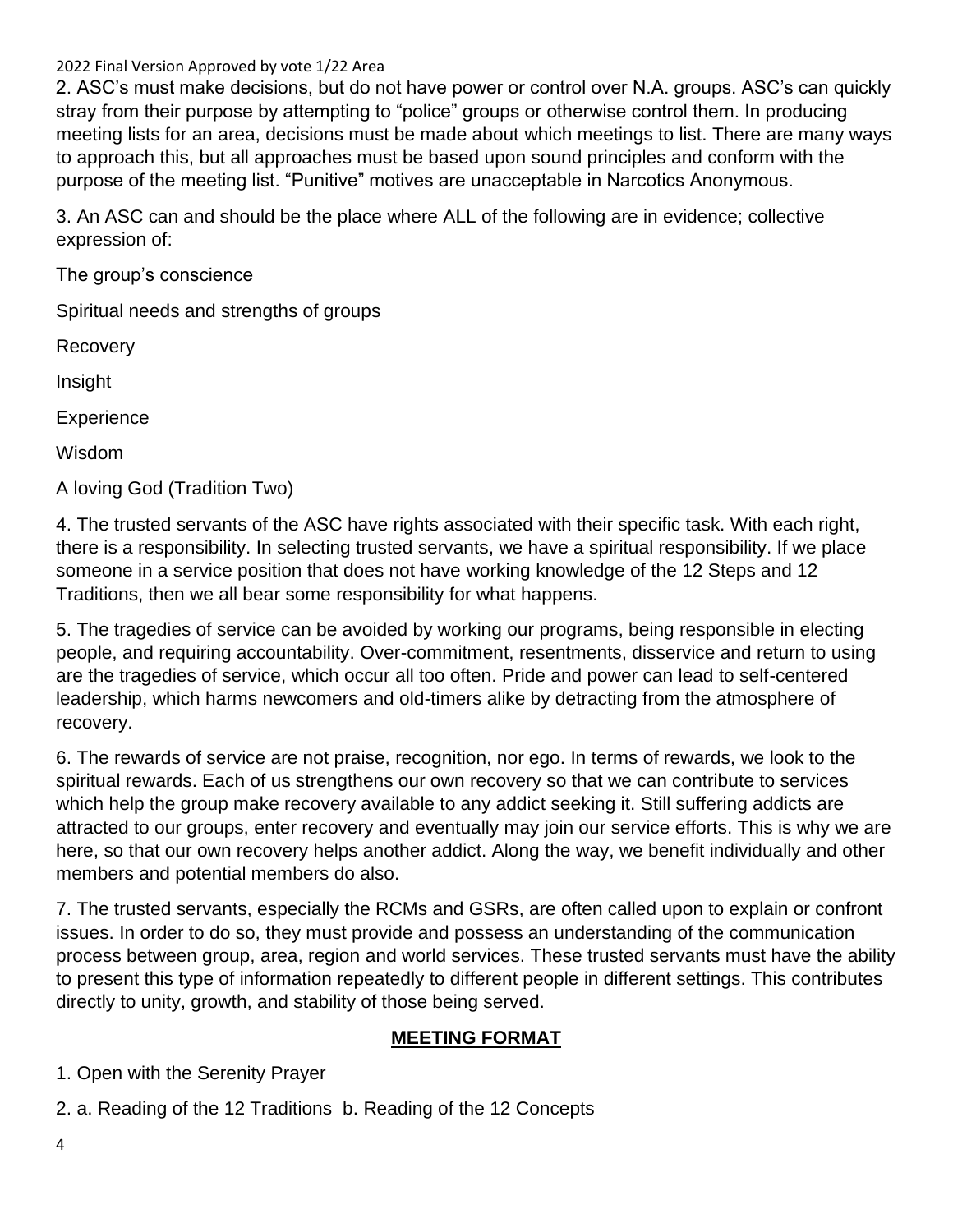3. Open Forum with a 30-minute limit may be extended by majority vote of GSR's present.

- 4. Roll Call by secretary and quorum established.
- 5. Approval of last meetings minutes
- 6. Secretary's Report
- 7. Treasurer's Report
- 8. RCM's Report
- 9. Internet Technology
- 10. Subcommittee Reports:
- a. H&I Subcommittee
- b. Activities Subcommittee
- c. Helpline Subcommittee
- d. Spiritual Retreat Subcommittee
- e. Public Relations Subcommittee
- f. Policy Subcommittee
- 11. GSR Reports
- 12. Break (majority vote may omit the break)
- 13. Old Business:
- a. Items taken back to home group members
- b. All other old business
- 14. New Business:
- a. Regional business items brought back from regional service committee
- b. New business for current FASC meeting
- c. Motions
- d. Request for membership at FASC
- e. Nomination for open area service positions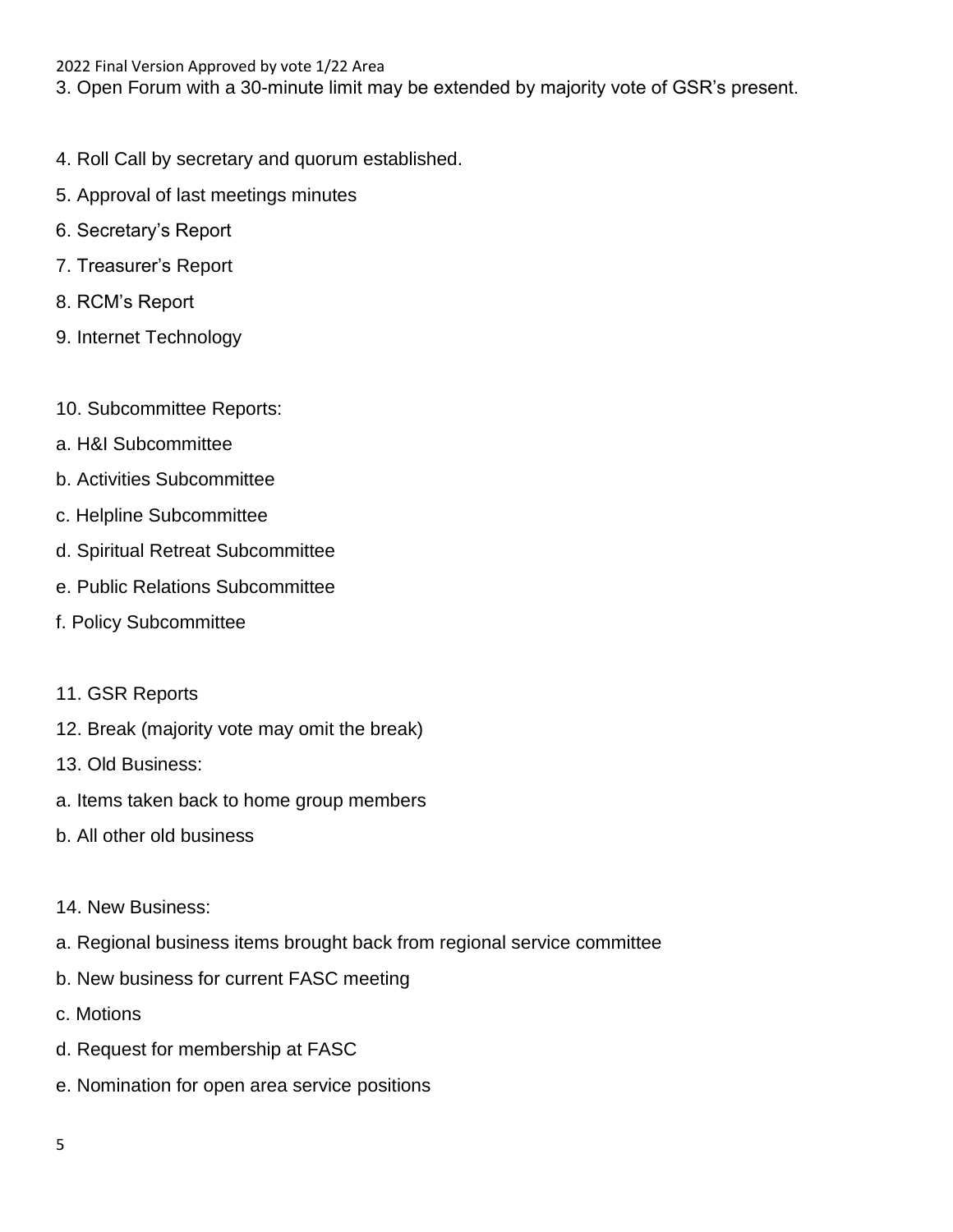15. Review business of the day by Secretary

16. Closing Prayer- We version of the Serenity Prayer.

## **BYLAWS, GUIDELINES, & PARLIAMENTARY PROCEDURES**

## **ARTICLE I. NAME**

The name of this committee shall be the Forest Area Service Committee (hereinafter referred to as FASC). The service area shall include that geographical area which has the following boundaries: Marion and surrounding counties.

## **ARTICLE II. MEMBERSHIP**

1. Membership is open to any N.A. group within or outside our area.

2. A N.A. group is a meeting, which occurs regularly at a specified time and place and which follows the Twelve Steps and Twelve Traditions of Narcotics Anonymous.

3. A N.A. group may become a member of FASC by holding regular meetings for 90 days and by attending three consecutive FASC meetings and requesting FASC to vote on the group's admission. Time will be allowed for this request and vote at the end of new business.

4. A N.A. group will be dropped from the roll call of FASC upon its second (2nd) consecutive missed FASC meeting. The purpose of this is to establish accurate quorum. Re-admission shall follow the same procedure as for a new group.

5. Upon receipt of a written request from a Florida Correctional Institution isolated meeting, this ASC will accept them as a member group. The requirement for GSR to be physically present at ASC is waived as long as a written report is submitted monthly. The ASC will furnish the meeting with literature as it is able, should they not be able to sustain an adequate supply on their own.

# **ARTICLE III. THE EXECUTIVE COMMITTEE**

1. The FASC Executive Committee shall consist of a Chairperson, Vice-Chairperson, Secretary, Treasurer, and Sr. Regional Committee Member and Jr. Regional Committee Member.

2. Each member of the FASC Executive Committee may hold only one position on the Executive Committee, but may serve as a member of a subcommittee or as a group level trusted servant. (Except for position of subcommittee chair or GSR).

3. Each member of the FASC Executive Committee may succeed themselves in office. (Following normal nomination and election procedures). No individual shall serve more than two (2) consecutive terms in the same position.

4. Members of the FASC Executive Committee do not represent a group and therefore have no vote, except the Chairperson and then only to alleviate a tie.

5. All FASC Executive Committee positions are a one-year commitment unless otherwise specified.

6. A semi-annual audit of the treasury and literature distribution will be held in June and December. Policy will be updated at this time.

7. Members of the FASC Executive Committee will provide a year-end report.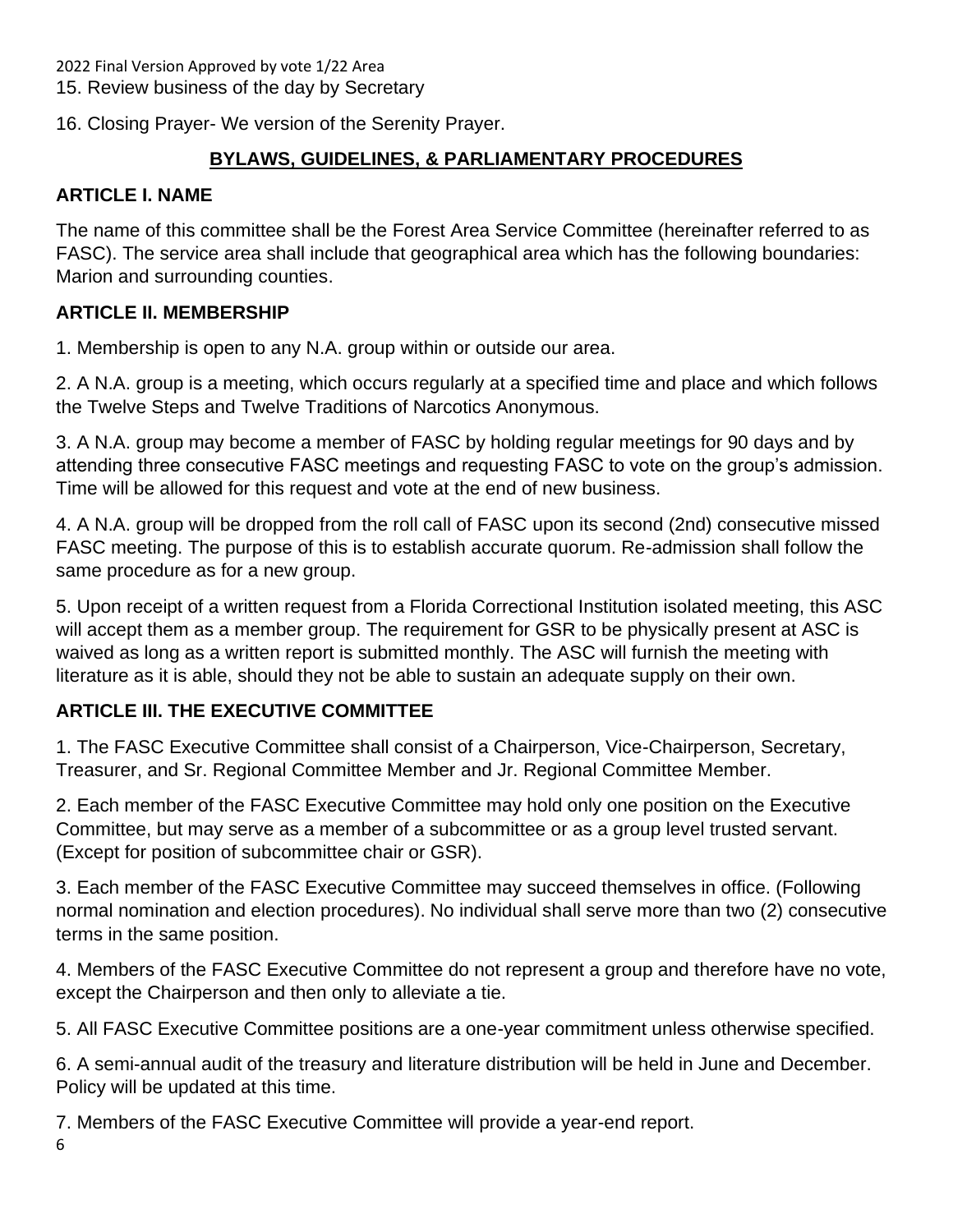#### 2022 Final Version Approved by vote 1/22 Area **ARTICLE IV. REMOVAL FROM OFFICE OF AN EXECUTIVE COMMITTEE MEMBER**

1. An FASC Executive Committee member who misses three (3) consecutive unexcused FASC meetings is considered to have automatically resigned his/her position.

2. FASC Executive Committee members may be removed from office for any of the following:

- a. Noncompliance of duties
- b. Inability to perform duties
- c. Loss of abstinence
- d. Resignation

3. Removal of an FASC Executive Committee member from office will require a two-thirds majority vote of GSR's present.

4. Any FASC Executive Committee member resigning from office should submit their resignation in writing to FASC Chairperson two (2) weeks in advance of the upcoming regular meeting of the committee.

5. Any FASC Executive Committee member resigning or dismissed from office prior to completing that term of office must wait six (6) months to resume FASC involvement. The only exception is when a resignation is to fill a newly elected position.

# **ARTICLE V. QUALIFICATIONS AND RESPONSIBILITES OF THE EXECUTIVE COMMITTEE**

# **CHAIRPERSON:**

1. Nominated (per the stated nomination process) and elected by Forest Area Home Groups.

2. Three (3) years clean time

3. A working knowledge of the Twelve Steps and Twelve Traditions of Narcotics Anonymous, and knowledge of the Forest Area Service Policy.

4. One (1) year prior involvement as Subcommittee Chairperson, GSR, or member of the FASC Executive Committee.

Arranges and presides over the FASC meetings. Must refrain from expressing his/her opinion during discussion of a motion. Keeps discussion focused on the topic and within a reasonable time frame. Should attend all FASC meetings. Will appoint someone at the end of the FASC to check on groups that have missed two (2) or more meetings, to report back at the next FASC. Votes at FASC only to break a tie vote. Serves as Parliamentarian at FASC meetings. Arranges for an audit of the treasurer person two (2) times a year (June and December). Makes a report of the year's work at the annual meeting. Is the 2nd signer of FASC bank account. Acts as Treasurer in absence of treasurer. Picks up mail at PO Box if Treasurer is unable to. Authenticates, by signature, all correspondence of the committee.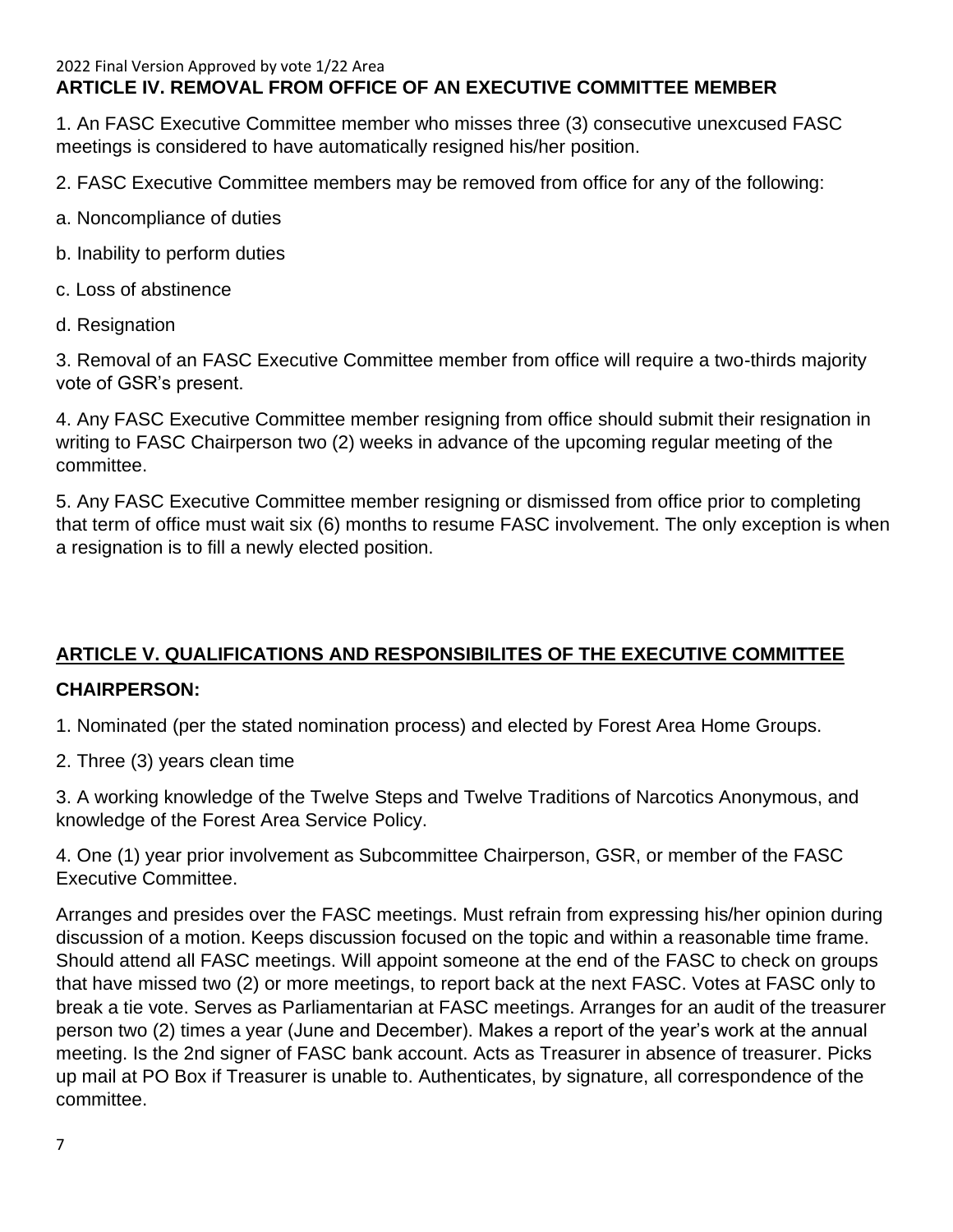#### 2022 Final Version Approved by vote 1/22 Area **VICE-CHAIRPERSON:**

1. Nominated (per the stated nomination process) and elected by the Forest Area Home Groups.

2. Two (2) years clean time

3. A working knowledge of the Twelve Steps and Twelve Traditions of Narcotics Anonymous, and a knowledge of the Forest Area Service Policy

4. One (1) year prior involvement as Subcommittee Chairperson, GSR, or member of the FASC Executive Committee.

Communicates frequently with each of the Subcommittee Chairpersons and acts as a liaison between the Subcommittees and FASC. Is responsible for assisting the Subcommittees to continue with business in the event of the absence or resignation of a Subcommittee Chairperson. Assists in tabulating votes. Will inform all members of FASC in case of a change of meeting time, date or place, for emergency purposes only. The vice-chair will become chairperson for the second year of this commitment if he/she receives a priority vote of confidence of 2/3 majority of GSRs present. If this is not received the vice-chair can become a nominee for the position of Chairperson. Keeps a copy of all handbooks. Chairs the administrative committee. Acts as secretary in the absence of the secretary. In the absence of a subcommittee chair/vice-chair, acts as chair & conducts subcommittee meetings.

# **SECRETARY:**

1. Nominated (per the stated nomination process) and elected by the Forest Area Home Groups.

- 2. One (1) year clean time
- 3. General office or secretarial skills and some organizational ability.

4. A working knowledge of the Twelve Steps and Twelve Traditions of NA, and a knowledge of the Forest Area Service Policy.

5. Six (6) months prior involvement in the service structure of NA

Has a good sense of order about business at FASC meetings. Drafts minutes to reflect the essence of what is conducted at the FASC meetings. Takes roll call at the FASC meetings. Gives a list of groups that have missed three (3) or more FASC meetings to the FASC Chair. Maintains a file system for all information generated by the FASC, including, as a record, motion forms, reports and correspondence for the FASC archives and makes those records available to NA members upon request, and in the manner prescribed by the committee. Types and distributes copies of minutes of the FASC meeting, by mail or hand delivery or email, to all participants within 14 days following the FASC meetings. Follows the FASC format and agenda in compiling minutes. Furnishes newly elected officers with whatever documents are required for the performance of their duties. Maintains record book in which the guidelines, special rules of order, standing rules, and minutes are entered, with any amendments to these documents properly recorded, and has the current record book on hand at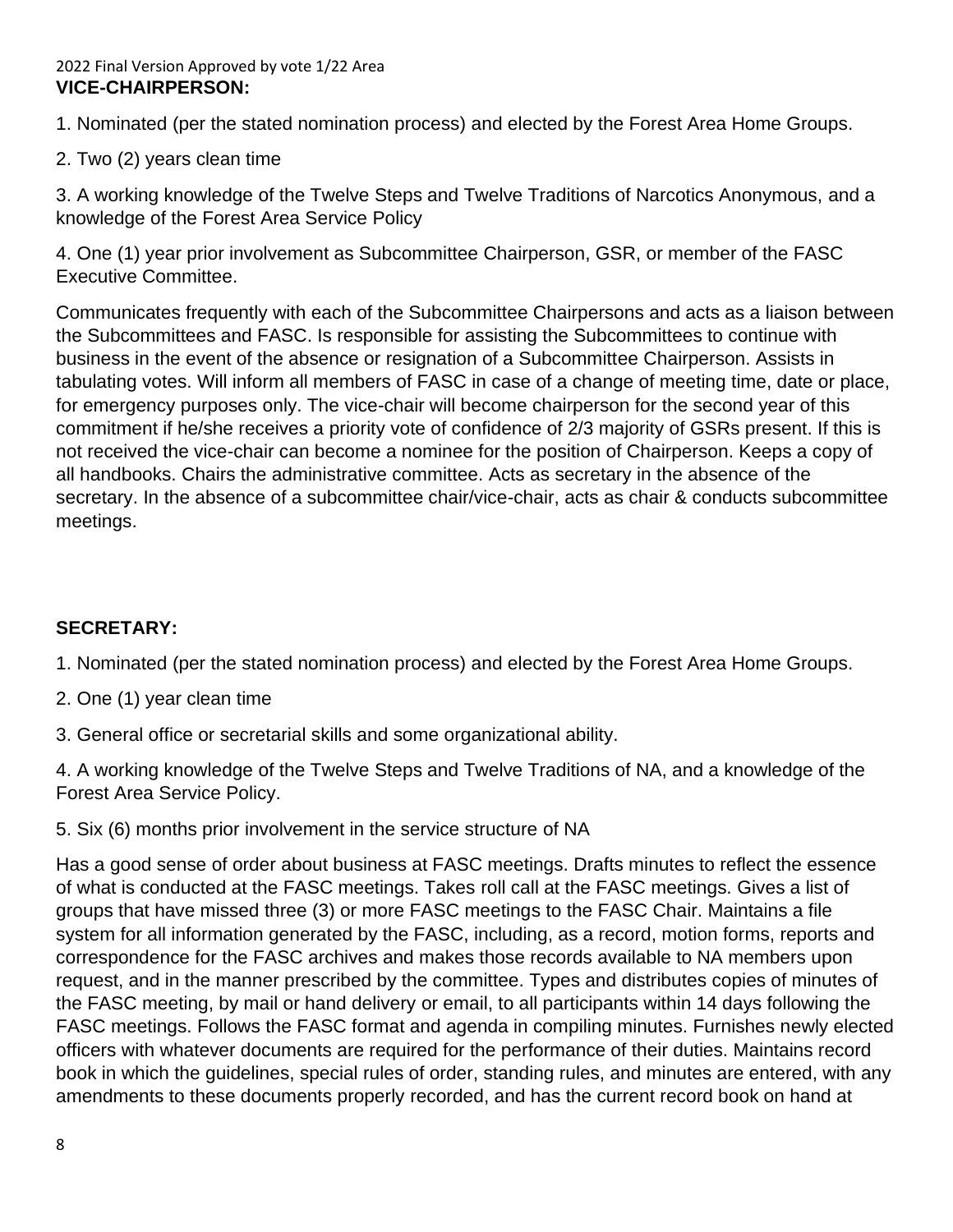every FASC meeting. Types and mails or emails the correspondence of the committee which is not a function proper to other officers or committees.

## **TREASURER:**

1. Nominated (per the stated nomination process) and elected by the Forest Area Home Groups.

2. Three (3) years clean time.

3. A working knowledge of the Twelve Steps and Twelve Traditions of Narcotics Anonymous, and a knowledge of the Forest Area Service Policy.

4. Is financially secure, good at managing their personal finances, and inspires the trust of the committee. Experience in business, accounting, bookkeeping, or as a successful group treasurer is helpful.

5. One (1) year prior experience as a group treasurer or prior participation in the FASC as a GSR, Subcommittee Chair or member of the Executive Committee.

6. Is the first signer on the FASC checking account.

Responsible for the management of FASC funds. Is the first signature on the FASC bank account and maintains the checkbook. Responsible for all incoming and outgoing monies through the FASC. Presents an itemized report of finances at each FASC meeting. Includes a monthly statement showing fixed and all other expenses of the FASC. Maintains fiscal yearly budget from January through December. The Treasurer maintains accurate balances for the FASC bank account, confirmed monthly by the bank statement. He/she will report these monthly balances with accumulated year to date totals, as well as the FASC's general fund, prudent reserve, and operating expenses as part of the Treasurer's report. All monies must be turned in to the Treasurer within fortyeight (48) hours of the event: i.e., dance, merchandise sales, special events, etc. In turn, the Treasurer must deposit under one set of books. The Treasurer makes disbursements upon direction of the FASC. Any request made to the Area for payment or reimbursement must be accompanied by an itemized receipt. The Treasurer oversees a prudent reserve of two month's operating expenses and informs the FASC of any excess above prudent reserve and operating expenses so that a donation can be made to the next levels of service. The Treasurer incorporates a system for cash receipts verification requiring two (2) signatures with a receipt issued. All payments will be made by check, except for petty cash purchases of under \$20.00. If unable to attend the FASC meeting, will hand over checkbook, all records, and funds to the Chairperson so that distribution of needed funds can be made. Will produce all books & records upon request for audit purposes. Will pick up mail at the PO Box monthly, and deliver it to the appropriate person(s) at the FASC meeting. Will destroy all junk mail. GSR's and Sub-committee chairs (when applicable) turn in their envelopes to the Treasurer/Treasurer's basket prior to or at start of FASC meeting. Treasurer will compile receipts and discuss any discrepancies as needed. Treasurer will return receipts on break or immediately after close. GSR's submit 2 separate envelopes; 1 for donations and a second for their literature order. Treasurer will provide 2 receipts. To ensure NA funds are managed responsibly (11th Concept), GSR's are asked to please roll loose change before submitting.

FASC Prudent reserve: Two months operating expenses, as outlined in this policy.

Operating expenses: are funds, as outlined in this policy, allocated for planned budgets.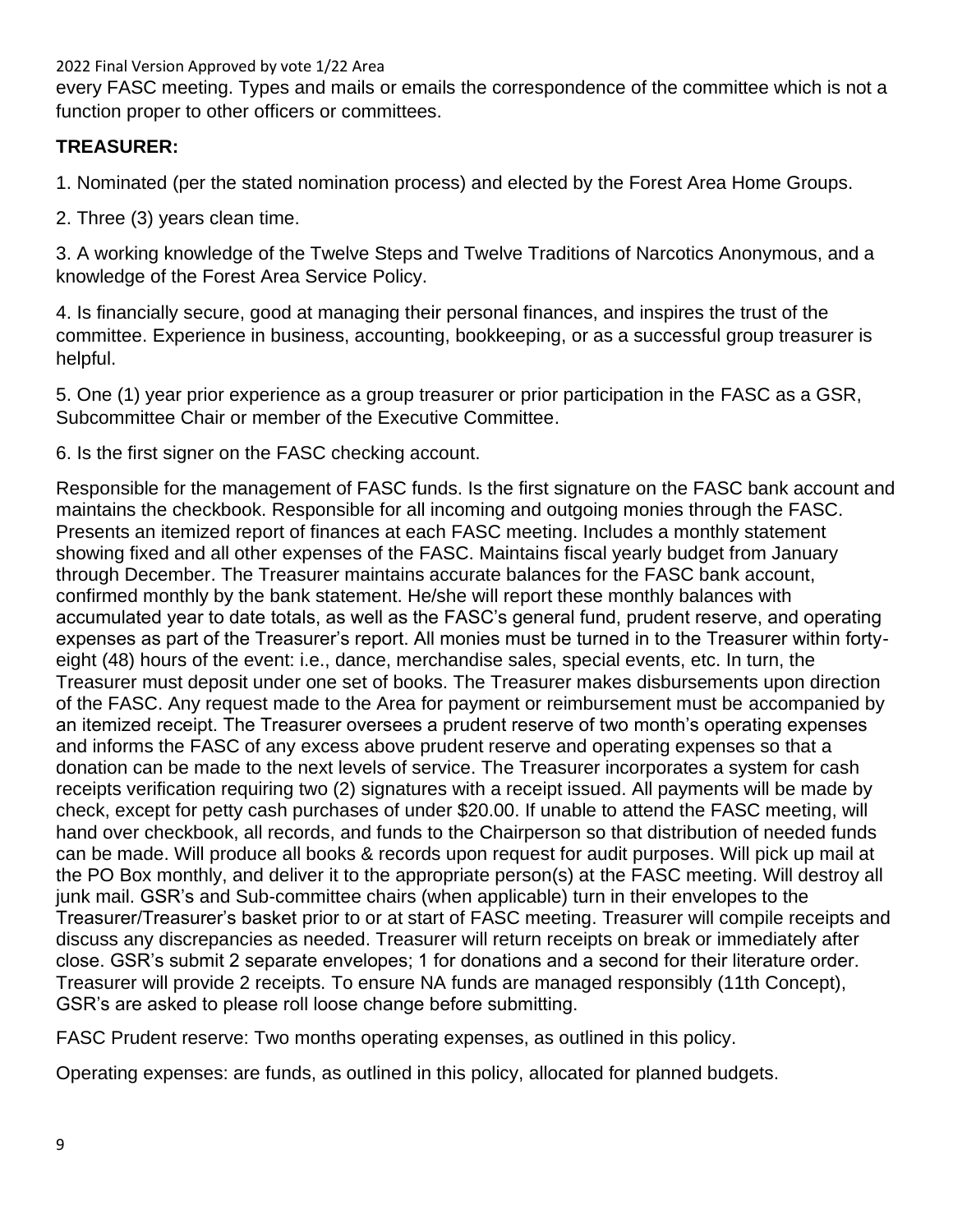#### 2022 Final Version Approved by vote 1/22 Area **ASSISTANT TREASURER:**

1. Nominated (per the stated nomination process) and elected by the Forest Area Home Groups.

2. Two (2) years clean time

3. A working knowledge of the Twelve Steps and Twelve Traditions of Narcotics Anonymous, and a knowledge of the Forest Area Service Policy.

4. Is financially secure, good at managing their personal finances, and inspires the trust of the

Committee. Experience in business, accounting, bookkeeping, or as a successful group treasurer is helpful.

5. Six (6) months prior experience as a group treasurer or prior participation in the FASC as a GSR, Subcommittee Chair or member of the Executive Committee.

Assists the Treasurer. There is a two-year commitment for this position. The first year is spent as Assistant Treasurer, becoming familiar with the job, attending all FASC meetings and assisting the Treasurer as needed. Is accountable along with the Treasurer, by signature, for all monies, cash and checks received. Will be present to witness, by signature, when all monies are received and counted by the Treasurer, verifying group donations and balances. The Assistant Treasurer will become Treasurer for the second year of this commitment if he/she receives a priority vote of confidence of 2/3 majority. If this is not received, the Assistant Treasurer can become a nominee for the position of Treasurer.

## **SR. RCM:**

1. Nominated (per the stated nomination process) and elected by the Forest Area Home Groups.

2. Three (3) years clean time

3. A working knowledge of the Twelve Steps and Twelve Traditions of Narcotics Anonymous, and a knowledge of the Forest Area Service Policy

4. One (1) year prior experience in FASC as a GSR or Subcommittee Chairperson

5. Time and resources to perform the responsibilities of the position.

6. Will book the FRSC hotel room. Will book the GSR assembly hotel rooms, bi-annually.

As the representative of the FASC Area, the Sr. RCM will speak for the members and groups within the FASC. The primary responsibility is to work for the good of NA and as a liaison between the FASC and Florida Region Service Committee (FRSC). The Sr. RCM represents the group conscience of the FASC at a regional level. In order to accomplish this, the Sr. RCM and Jr RCM must become informed of issues from Area, Region and World levels of NA service. Therefore, it is essential for both the Sr. RCM and Jr. RCM to attend all meetings of FASC and FRSC, including Regional Conferences. The Sr. RCM should prepare a written report to the FRSC on FASC's progress, projects and dilemmas. In addition, the Sr. RCM should prepare a written report to FASC of the FRSC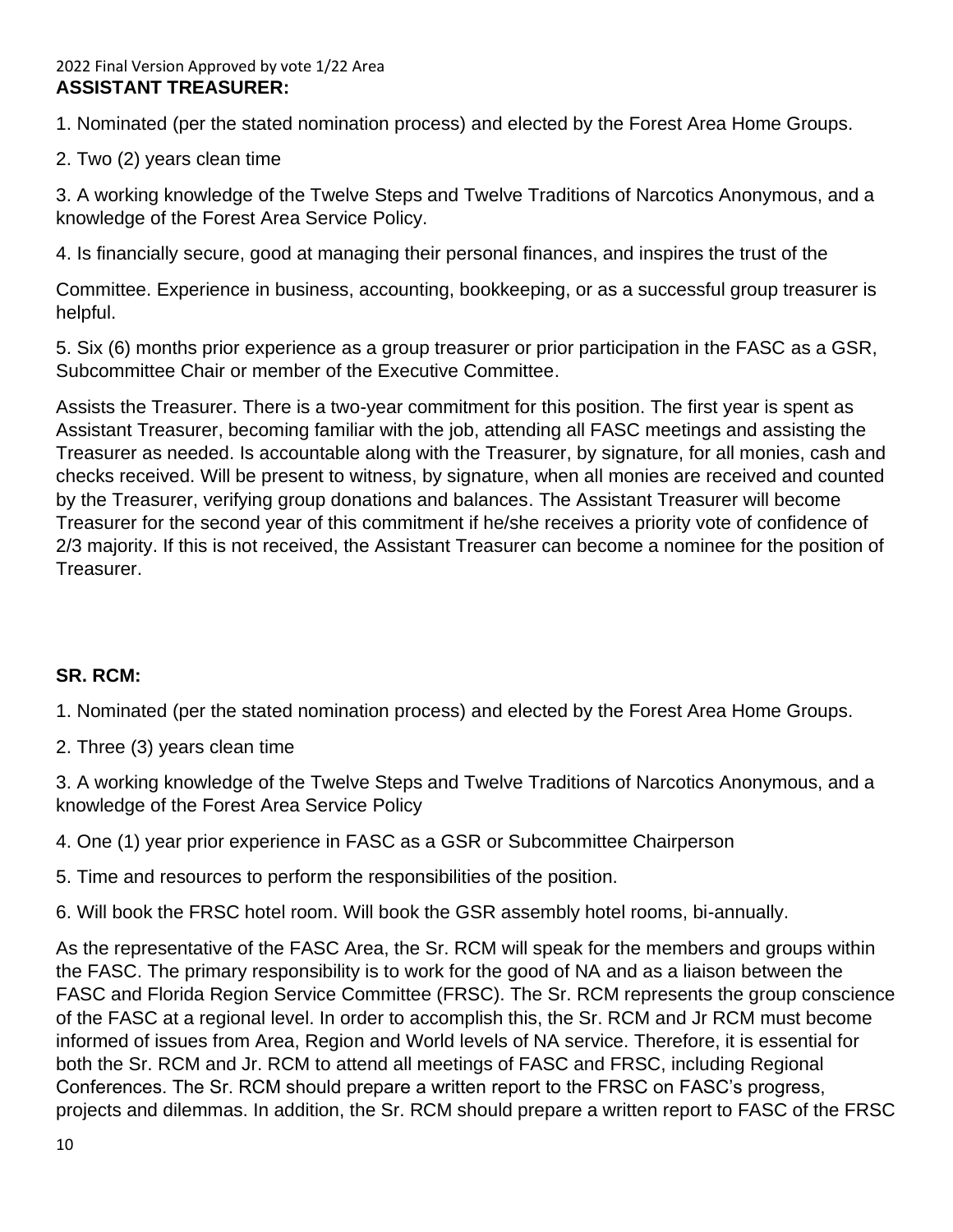meetings. To give trusted servants phone numbers to appropriate people at FRSC. May serve on one or more of FASC and RSC Subcommittees, but not as a Chairperson. When the World Service Conference (WSC) Conference Agenda Report comes out at the beginning of each year, the RCM will need to be well informed on all agenda items to disseminate this information to the groups. This is a primary responsibility of the Sr. RCM and Jr. RCM, as they present the WSC Conference Agenda items to the groups in workshop form where group members may ask questions pertaining to these items. Will have FRSC minutes and voting tabulation sheet on the table for any interested parties to review during FASC. Attend FRSC Subcommittee meetings where we are not represented, if directed by FASC.

# **JR. RCM:**

1. Nominated (per the stated nomination process) and elected by the Forest Area Home Groups.

2. Three (3) years clean time.

3. A working knowledge of the Twelve Steps and Twelve Traditions of Narcotics Anonymous, and a knowledge of the Forest Area Service Policy

4. One (1) year prior experience in FASC as a GSR or Subcommittee Chairperson.

5. Time and resources to perform the responsibilities of the position.

Assists the Sr. RCM. There is a two (2) year commitment for this position. The first year of service is spent becoming familiar with the job, attending all FASC and FRSC meetings and filling in for the Sr. RCM if he/she is temporarily absent for any reason. If the Sr. RCM is unable to complete their term in office, the Jr. RCM becomes the Sr. RCM with a 2/3 majority vote of confidence of the GSR's. The Jr. RCM will become Sr. RCM for the second year of this commitment if he/she receives a priority vote of confidence of 2/3 majority. If this is not received, the Jr. RCM can become a nominee for the position of Sr. RCM. Will assist the Sr. RCM in attending FRSC Subcommittee meetings we are not represented at, as directed by the FASC.

# **ARTICLE VI.SUBCOMMITTEES**

# **General Guidelines for Subcommittee:**

1. All standing subcommittees of this ASC shall create and adopt guidelines that are consistent with the Guide to Local Service, the Twelve Traditions of NA, and the best information available from the World Service Conference (WSC) in form of WSC approved handbooks and guidelines.

2. The guidelines of each standing subcommittee shall be subject to approval and review by the Area as a whole.

3. Any changes to approved guidelines must be approved by groups.

4. If the Chairperson or Vice-Chair of the subcommittee are unable to attend the FASC, an informed member of that subcommittee can read the subcommittee report so that questions at FASC can be answered.

5. Any excess funds from Area Subcommittees remain with the subcommittees. These funds are to be capped at \$300.00 with all other monies returned to Area.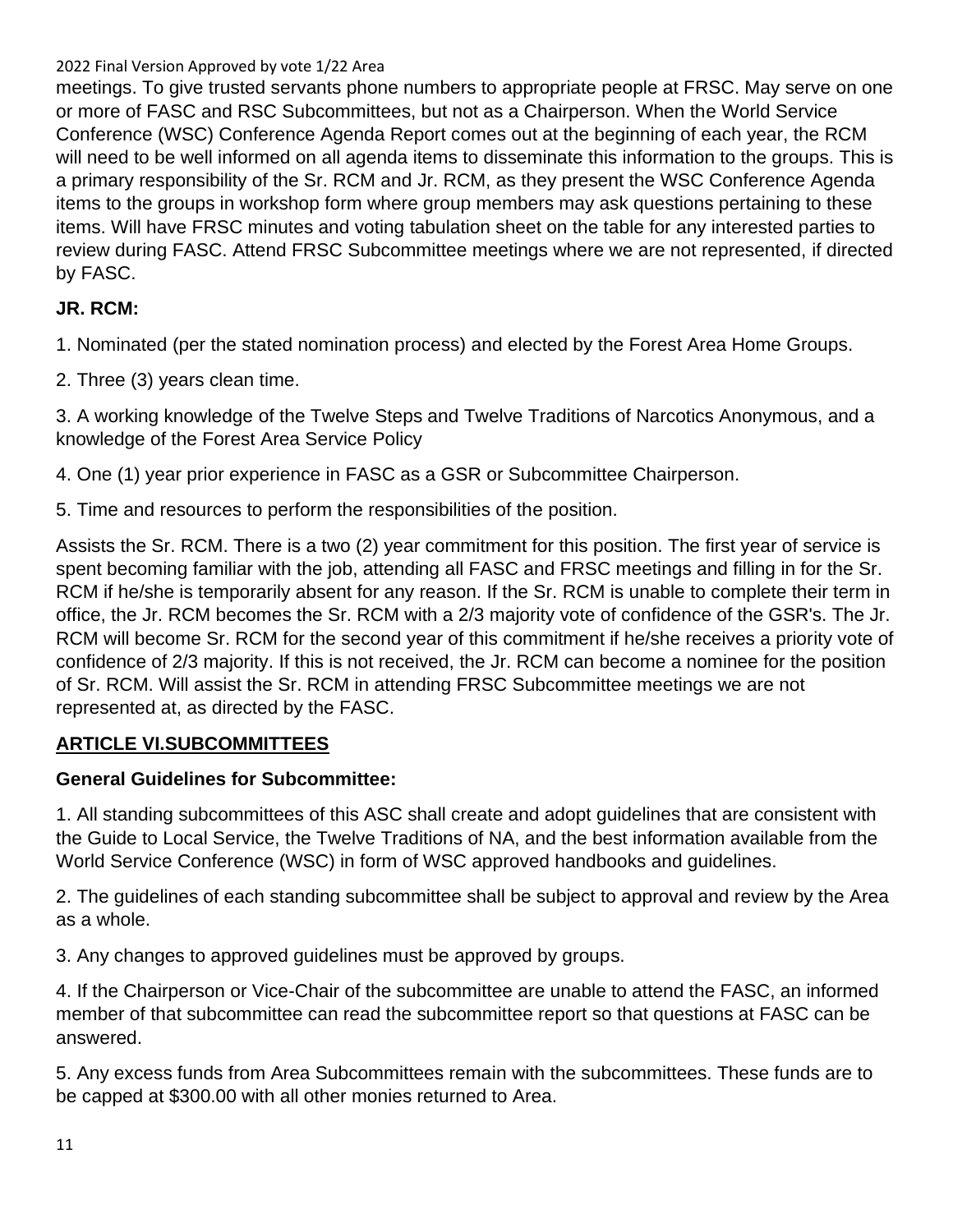## **General Qualifications for Chair:**

- 1. Active for 1 year in the service structure of Narcotics Anonymous
- 2. Has demonstrated a working knowledge of the structure of that committee and of the

Service structure of NA

- 3. The time and resources necessary to complete these duties
- 4. A working knowledge of the 12 Steps and 12 Traditions of Narcotics Anonymous
- 5. At least 2 years abstinence from all drugs
- 6. Cannot currently be serving as GSR or Executive Committee member

General Responsibilities of Chair:

- 1. Meet in joint session with other subcommittee chairs at the discretion of the Vice-Chair of FASC.
- 2. Hold at least 1 subcommittee meeting monthly of its membership
- 3. Submit a report at FASC of the subcommittee's plans, special events, workshops, problems

and concerns.

4. Submit a set of guidelines for that committee to FASC, when the committee is formed, through the Vice-Chair, and to be updated annually, or as needed.

5. Attend the FRSC. If not in attendance of FRSC, read and report new info to the FASC based on the FRSC minutes.

6. Provide a year-end report.

## **ARTICLE VII. NOMINATION OF EXECUTIVE COMMITTEE MEMBERS AND SUBCOMMITTEE CHAIRS OF FASC**

1. Nomination of FASC executive committee members should be solicited by the "group conscience" of each group within the Area. Only groups or subcommittees are allowed to make nominations for FASC trusted servants. In the event that a nomination is not made by the groups by election date, then any NA member may make a nomination.

2. Nominations for Subcommittee Chairpersons will be solicited from the groups of NA for qualified members within this Area.

3. FASC executive committee positions shall be nominated as follows:

a. Chairperson, Vice-Chairperson, Activity Chair, Treasurer and Assistant Treasurer shall be

nominated in the month of December.

b. RCM1, RCM2, Secretary, and Subcommittee Chairs (except Activity Chair) shall be nominated in the month of June. Spiritual Retreat Nominations will be accepted at Area the month the Retreat is held.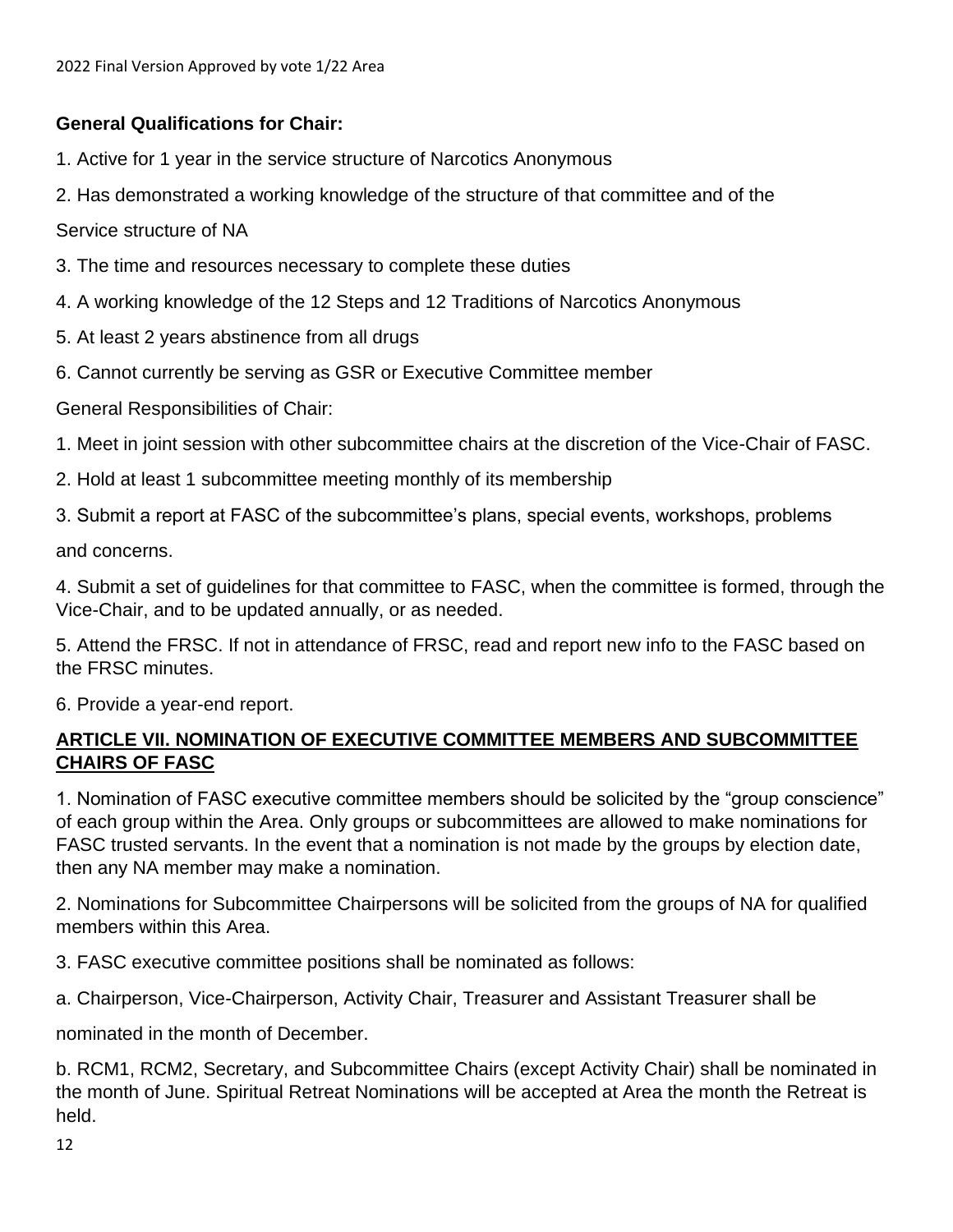4. An explanation of office is read from the FASC Policy package, as well as the qualifications and responsibilities for each position by the secretary at the time of nominations.

5. Each nomination must be seconded.

6. After accepting nominations, the FASC Chairperson will ask if there are any other nominations.

7. A motion is made to close nominations.

8. Each nominee must be present. Verbal qualifications are now to be given as well as written qualifications handed to the FASC Secretary. (State clean time, prior service experience and why you want to serve the fellowship). Written qualifications will be accepted for absent nominees.

9. Members of NA, when submitting their qualifications for possible service positions, need NOT state their vocational or educational backgrounds and any mention of requiring these credentials is removed from all policy guidelines.

10. All nominations and qualifications are to be brought back to the groups by the GSRs for their "conscience" and are then to be voted on at the following FASC.

## **ARTICLE VIII. ELECTIONS OF EXECUTIVE COMMITTEE MEMBERS AND SUBCOMMITTEE CHAIRS OF FASC**

1. FASC Executive Committee positions shall be elected as follows:

a. Chairperson, Vice-Chairperson, Activities Chairperson, Treasurer, and Assistant Treasurer shall be elected in the month of January and begin office in February.

b. RCM1, RCM2, Secretary, and Subcommittee Chairs (except Activities Chair) shall be elected in the month of July and begin office in August. Spiritual Retreat Elections occur 1 month following that year's retreat.

2. All nominees are required to attend the FASC for election. If a nominee is not present for election, his/her nomination will be withdrawn.

3. Motion voting is done by ballet, show of hands or roll call at Chair's discretion. Majority wins.

4. All nominations, even if only one nomination, must go back to the groups for a vote and be brought back to the FASC for election. A 2/3 vote is needed.

5. When there are more than two nominations, if no candidate gets a clear majority, the following will be done. A vote will be taken. The nominee with the least amount of votes will be dropped and another vote taken of the remaining candidates until there are two nominees left. The one who gets the majority of votes is elected. Requires a 2/3 majority vote to be elected.

6. The RCM2, Vice-Chairperson, and Assistant Treasurer get a priority vote of confidence requiring a 2/3 majority vote. If a 2/3 vote of confidence is not given, they may become nominees for that position

7. Should an office be vacated in the middle of a term, a temporary shall be appointed by the FASC Chairperson, approved by a 2/3 majority vote of GSRs present, until a standard nomination and election procedures can be followed to fill the vacated position, within 2 months, except when a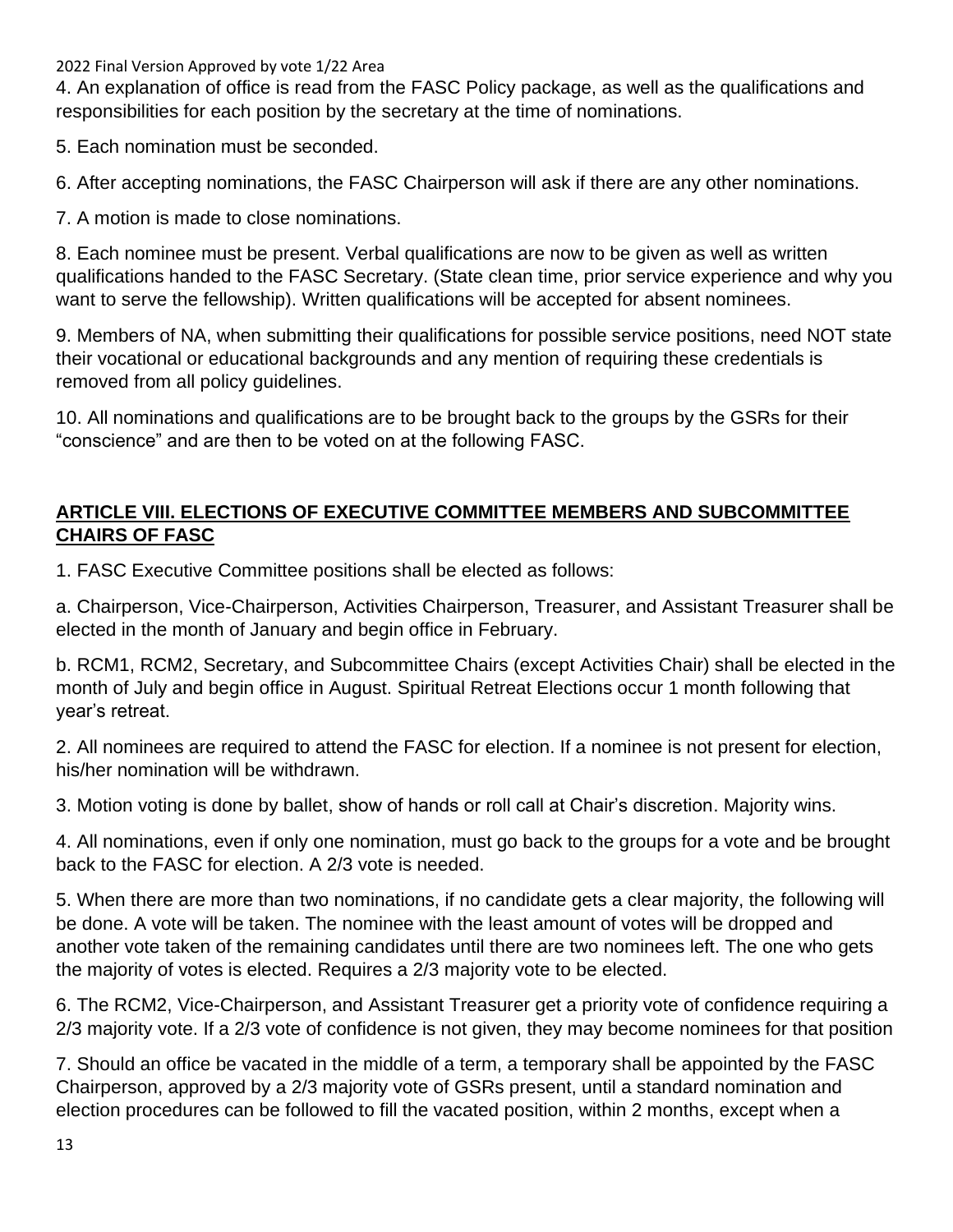qualified alternate exists. Current Executive Committee members are responsible for meeting obligations of their position through the last month of office and are responsible for a smooth transition of office.

8. Only GSRs or their Alternates, in the absence of the GSR, are allowed to vote in elections of Executive Committee Officers of FASC. The Chairperson may vote, but only to break a tie.

9. Members being voted on for an Area position during both elections and nominations should leave the room during the vote if a roll call or show of hands vote is being utilized.

10. Election of Subcommittee Chairs will follow the same procedures as outlined above.

## **ARTICLE IX. MOTIONS AND VOTING PROCEDURE**

- 1. Only those listed below can make, second, or amend motions:
- a. GSRs or their Alternates in the absence of the GSR.
- b. Executive Committee members, pertaining to their office.

c. Subcommittee Chairpersons or their Vice-Chairperson in the absence of the chairperson, pertaining to their office.

- 2. All motions must be submitted on motion forms.
- 3. All motions must be seconded.
- 4. To be recognized on the floor, a raise of the hand is necessary.
- 5. Quorum
- a. Official quorum is one (1) more than half of the eligible Groups.
- b. Official quorum must be reached by the end of open forum.
- c. Only duly elected alternates are eligible for quorum in the GSR's absence.
- d. No Proxy Representatives can make motions or vote.

e. A quorum call from the floor is always in order. A simple majority of groups is required to open the FASC, and a simple majority of eligible groups is required to vote on a motion.

6. All motions should be given, in writing, to the Vice-Chairperson.

7. After a motion is made, the Chairperson asks for a second. After a second is taken, the Chairperson asks for opposition.

- a. If there is no opposition:
- 1) The Chairperson asks for a voice vote of all those in favor.
- b. If there is opposition:
- 2) The maker of the motion is given an opportunity to speak on the intent of the motion.
- 3) The floor is open for debate (refer to Parliamentary Procedures Guidelines.)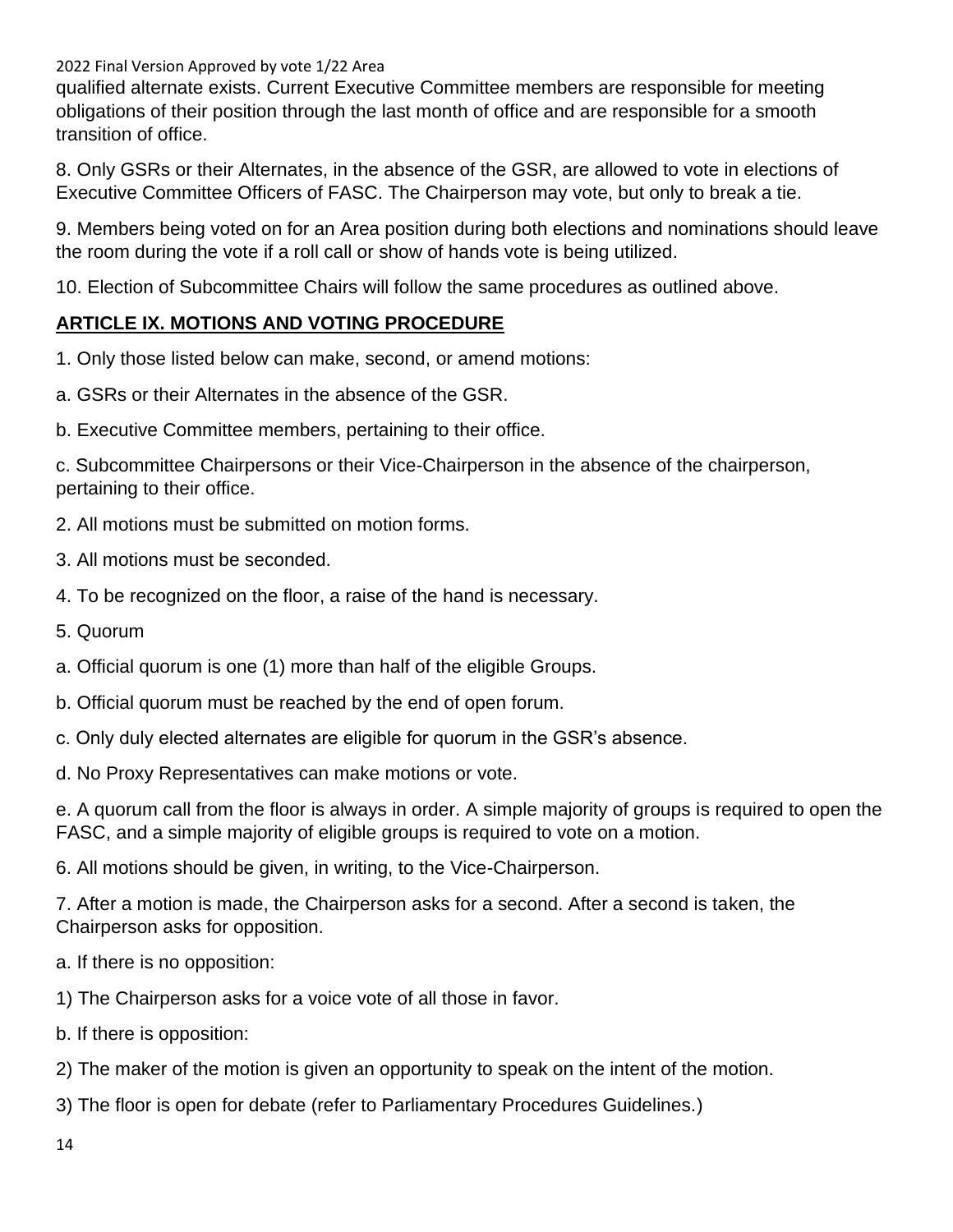2022 Final Version Approved by vote 1/22 Area 8. Voting:

a. Voting participation is open to any recognized elected GSR within the Area (or Alternate GSR in his/her absence), only one (1) vote per group. A GSR can represent only one (1) group at FASC.

b. The Chairperson has a vote only in the case of a tie, at his/her discretion.

c. A 2/3 majority vote is required for policy change, amendments to policy or forming new policies.

d. Motion voting will be done by a show of hands.

e. In all votes at the FASC, the abstentions do not go to the prevailing side, but are counted as abstentions, and if abstentions prevail the vote goes back to the groups.

f. FASC executive committee members or subcommittee chairs do not represent a group and therefore have no vote except the chairperson as outlined above.

g. All motions at Area can only be decided by the eligible voters present.

# **ARTICLE X. MEETINGS OF FASC**

1. FASC shall meet monthly on the second (2nd) Sunday of the month, except if changed by 2/3 majority vote of voting members as outlined in Article XIII, number 6.

2. Anytime a GSR's and Alternate GSR cannot attend ASC, they must notify the Chair or Vice-Chair as soon as possible about absence.

3. Attendance at FASC is open to any member of Narcotics Anonymous.

4. Discussion from the floor is welcome, but only during open forum.

5. Special meetings may be called by the Chairperson of the committee, and can be called upon by written request of members of the committee. The purpose of the meeting shall be stated. No business other than that which is stated will be conducted. At least 7 days' notice shall be given.

6. That all area subcommittee chairs and GSRs stay until area ends.

# **ARTICLE XI. BUDGET AND EXPENSES**

1. FASC shall maintain a prudent reserve of two month's normal operating expenses.

2. The Treasurer will provide an estimated yearly budget to be presented to the FASC in January. All motions requiring new money expenditure not already budgeted, will require passage by 2/3 majority vote of GSRs present.

3. After paying our bills and establishing prudent reserve, any monies left over shall be forwarded to the next levels of service (75% to RSC & 25% to WSO).

4. FASC to pay for needed hotel stay at the FRSC, up to two (2) nights. The budget is \$200 and will be held in the prudent reserve as the FRSC is a bi-monthly meeting.

5. The secretary's monthly budget is \$35.00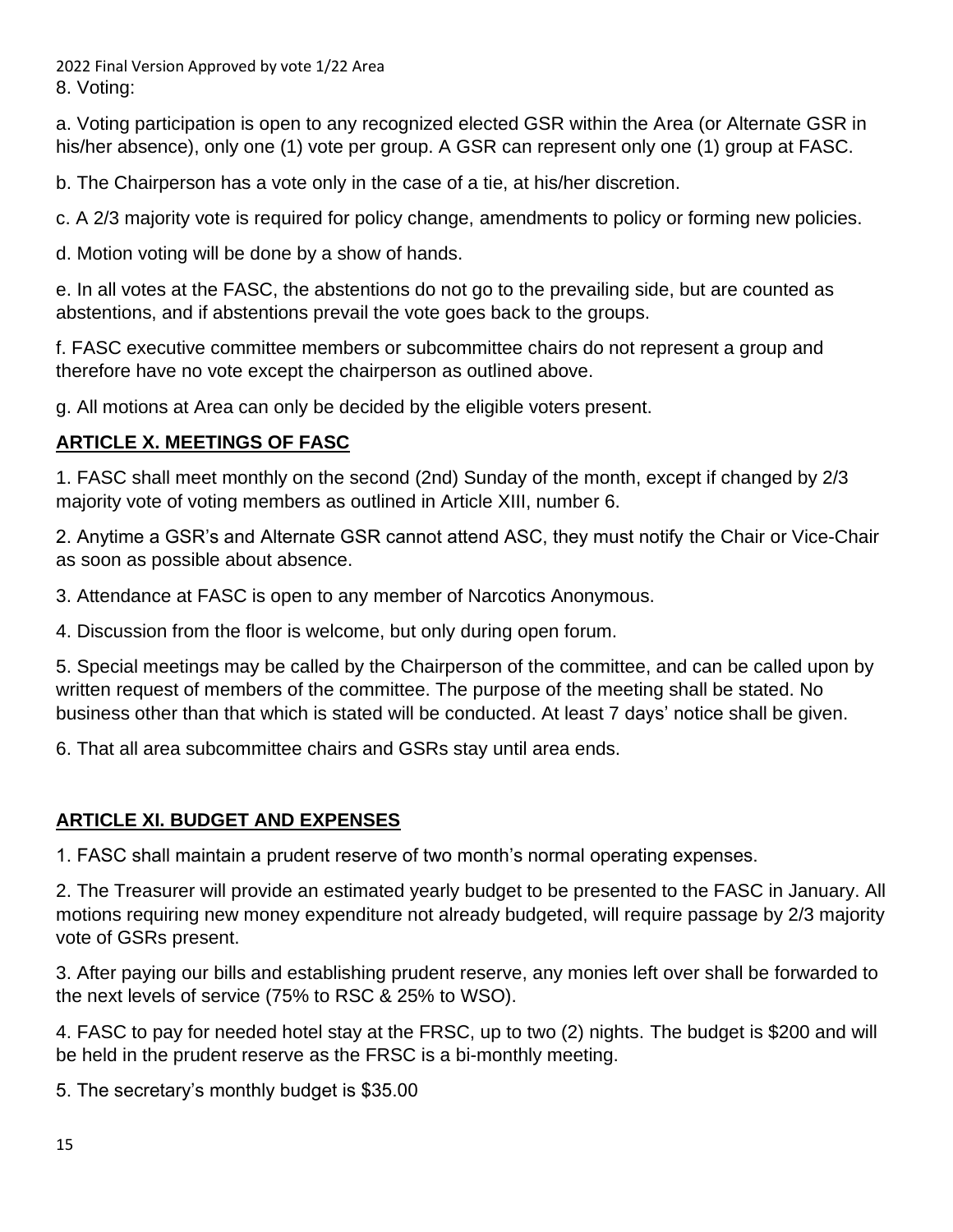6. The H & I monthly literature budget is \$140.00. The annual rent budget is \$60. Rent will be paid by the First Ocala Group at the rate of \$10 bimonthly. The First Ocala Group will pay the church for the rent. (\$80 per month).

7. The Activities monthly budget is \$100.00. Seed money of \$300 will be held at all times, but cannot be used in consecutive months. This means that activities has a budget of \$400 for any given month, but cannot spend more than \$500 in any 2 month period. Rent of \$20 per month will be paid by the FASC, bimonthly.

8. The FASC meeting rent budget is \$25.00 per month and will be paid bi-monthly.

9. The storage unit budget is \$37.00 per month

10. The budget for the FASC treasurer is \$15 per month to pay bank fees and miscellaneous costs (postage, etc.)

11. The budget for the FASC PO Box is \$92.00 (annually). (\$8 per month)

12. The PR (Public Relations) budget is \$50.00 per month.

13. The budget for printing meeting lists is \$236.00 each quarter (every three (3) months). (\$78 per month).

14. The Helpline budget is \$40 per month. The FASC debit card will be used to pay the Helpline bill. The bill is to be emailed to the Treasurer and the Helpline Chairs physical address will be used.

15. The budget for the FASC website is \$65.94 + 15.00 (total \$80.94) (two separate expenses) per year. The prudent reserve will hold \$7/month for the website expenses. The FASC debit card will be used to pay these expenses.

16. The budget for Behind the Walls is \$60 per month. Suggest an explanation

# **ARTICLE XII. AMENDMENTS TO POLICY**

- 1. Anyone authorized by current policy to make motions may propose amendments to existing policy. Procedure is as follows:
	- a. a. Submit the proposal in writing to the policy committee, if one exists, at a regular FASC meeting
	- b. b. Upon deliberation by policy committee all motions whether recommended or not will be put on the agenda for discussion by GSRs
	- c. All motions requiring a change in policy must go back to groups.
	- d. Any policy changes require a 2/3 majority vote of voting members.
	- e. Any amendments to policy shall become effective immediately upon passage unless specified otherwise.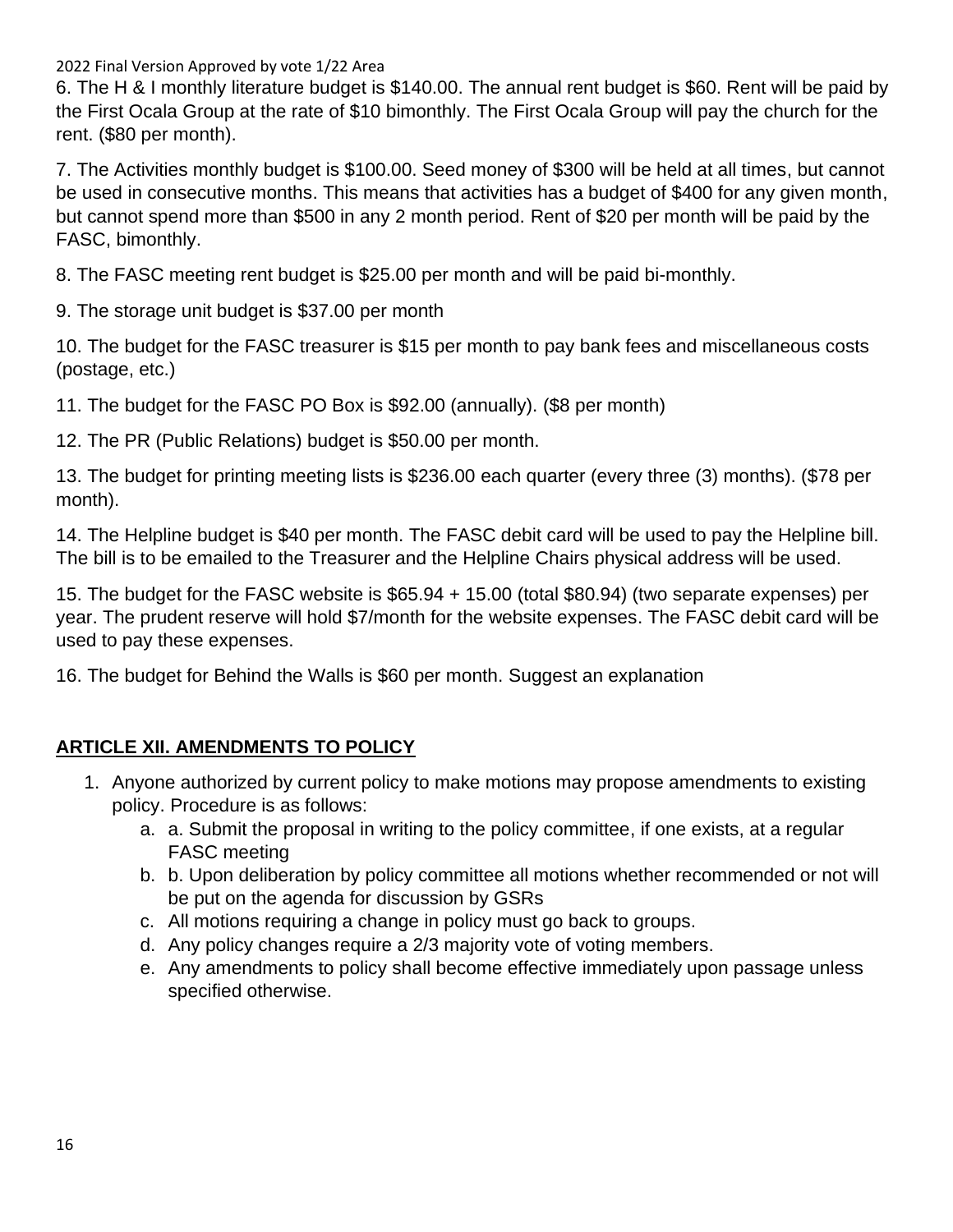- 1. Each GSR, elected officer, and subcommittee chair of the FASC shall be provided a copy of the "Forest Area Service Committee Policy and Guidelines Package" and Guide to Local Service. These will be provided by FASC and be retained as property of FASC and will be passed on to new officers as elected or returned to FASC archives if position is unfilled.
- 2. Ascension to the Chair shall be in the following order:
	- a. Chairperson
	- b. Vice-Chairperson
	- c. Sr RCM
	- d. Jr RCM
	- e. Treasurer
	- f. Secretary
- 3. Every May the FASC shall hold an "Area Service Inventory" meeting to review what and how it has done in the past year. The format used shall be the approved and attached "Inventory Guidelines." GSRs shall notify their groups of this meeting at least one month in advance.
- 4. Groups will be responsible for reimbursing FASC for any fees related to returned checks.
- 5. In matters affecting FASC meetings ONLY, (such as smoking, time, location of meeting, etc.) all FASC participating committee members shall have a vote. Majority vote prevails. These votes do not establish policy.
- 6. The FASC may establish subcommittees as necessary to perform certain duties. These standing subcommittees shall be formed upon approval by the voting members of the FASC. Standing subcommittees may include, but not be limited to, Executive, Public Information, Hospitals & Institutions, Activities, and any other standing subcommittee which shall be deemed necessary to carry on the work of the FASC. At the inception of these standing subcommittees, a Chairperson will be elected by the voting members of the FASC, after getting nominations from the group. Other officers of each subcommittee will be elected by the subcommittee membership.
- 7. Ad Hoc committees may be formed by FASC as needed. The Ad Hoc Committee Chairperson shall be appointed by FASC Chairperson.
- 8. Ad Hoc committees are not Subcommittees. They are appointed for special circumstances and as such should be treated as standing subcommittees.
- 9. FRSC Hotel room priority for Friday night:
	- a. Subcommittee Chairs & Vice-Chairs
	- b. Other NA members
	- c. Family members
- 2. FRSC room priority for Saturday night:
	- a. RCMs
	- b. Other NA members
	- c. Family members
- 3. Policy Ad Hoc suggests simplifying this to one night and one order:
- 4. RCMS
- 5. Subcommittee Chairs & Vice Chairs
- 6. Other NA members
- 7. Family Members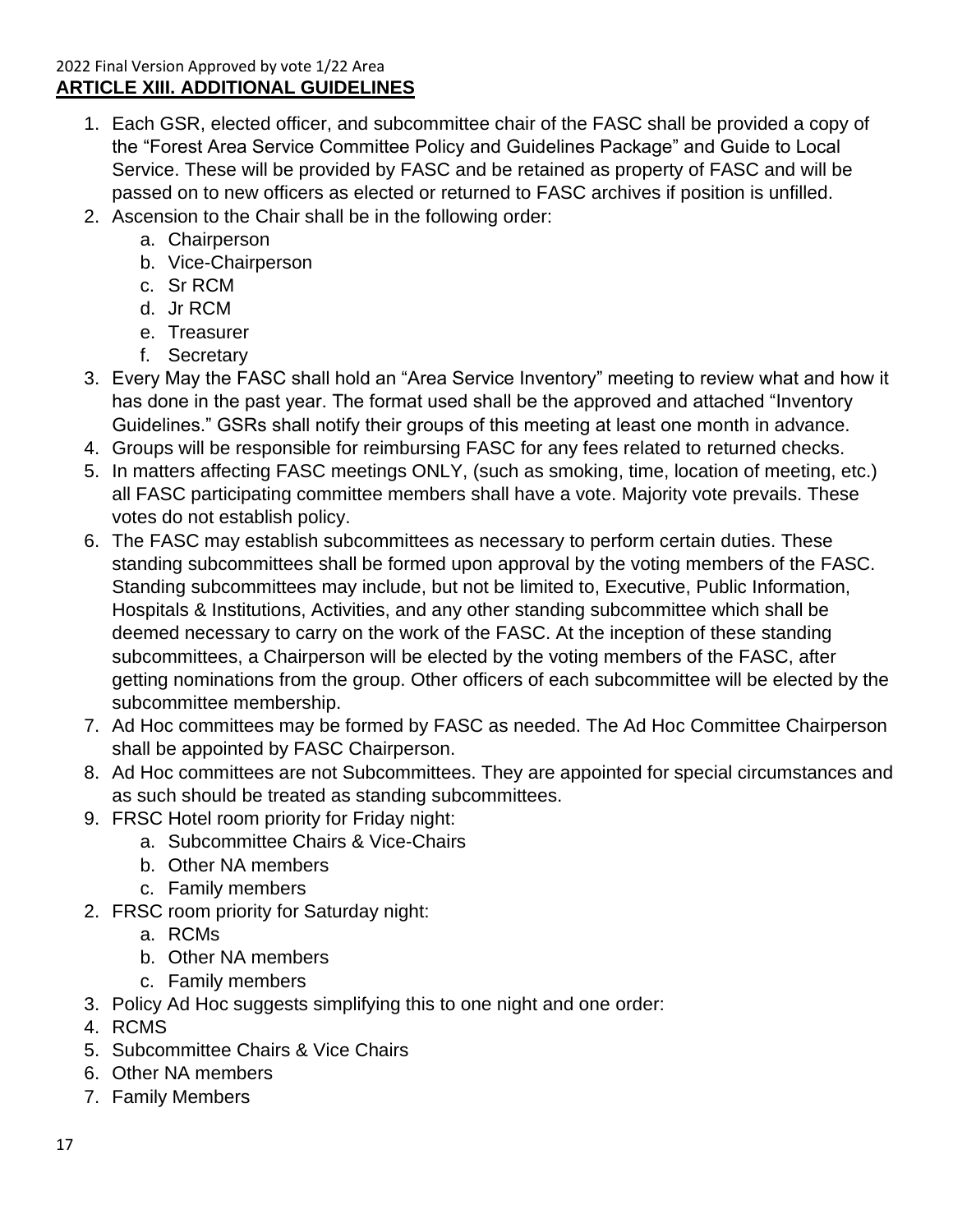- 10.Any person wishing to stay in the Regional motel room(s) should be on the motion passed by Area before each Regional and only those people named.
- 11.Members at large that have been approved by FASC to attend Regional meetings and received funds, must submit a written report on the committee meeting they attended.
- 12.GSRs or Alternate GSRs (in their absence), Subcommittee Chairs or Vice-Chairs (in their absence), and Executive Committee have a voice on the floor at Area after open forum. Executive committee members and subcommittee chairs have a voice on the floor at Area only on matters relating to the business of their office.
- 13.For items not covered in the FASC Policy Package, refer to the Guide to Local Service (GTLS).
- 14.Any position that requires a 2/3 majority vote of confidence needs to be voted on one month prior to nominations being taken for the position they would move in to.
- 15.All subcommittee and Executive Committee Flyers and all flyers to be posted on the FASC website must be approved by GSRs. All groups are welcome to have flyers reviewed for feedback by FASC.
- 16.The Treasurer reports will not be accepted until the month following the giving of the report. Intent: That groups have time to review them.
- 17.Groups to order literature at least one week prior to ASC meeting.
- 18.Groups to pay for literature upon receipt at the FASC meeting.
- 19.All business transactions with the Treasurer to be conducted immediately during the ASC meeting except in an emergency, or unless otherwise specified in policy, such as in the case after an event where funds are to be returned to FASC within 48 hours.

# **GUIDELINES FOR AREA SERVICE INVENTORY**

"NA ought never be organized, but we may create service boards or committees directly responsible to those they serve."

The Forest Area Service Committee exists to carry the message of recovery in accordance with the principles of this tradition. Service committees, like individuals, often vary in personality. Some grow and thrive, while others struggle to survive, and sometimes-even fail. As individual members, we are advised to use our 4th Step as a tool of recovery. Similarly, a service inventory might help the FASC keep things on track. As individuals take their own inventories even when things are going well, an Area should also review itself periodically. An FASC service inventory, much like an individual inventory, should reflect both the strengths and weaknesses of its services and trusted servants, its growing pains, suggestions for improvement and its adherence to the 12 Traditions of NA. Emphasis should be given overall to how the FASC is performing its responsibilities to the Area it serves. This review might include some of the following questions. Generally, the inventory can be broken into 2 parts:

- 1. How did I, as a trusted servant, do in the performance of my duties?
	- a. Do I show up?
	- b. Do I know what I am supposed to do? If not, have I consulted the FASC Guidelines, the Temporary Working Guide to the Service Structures, or the person who held this position before me?
	- c. Do I do what I am supposed to do?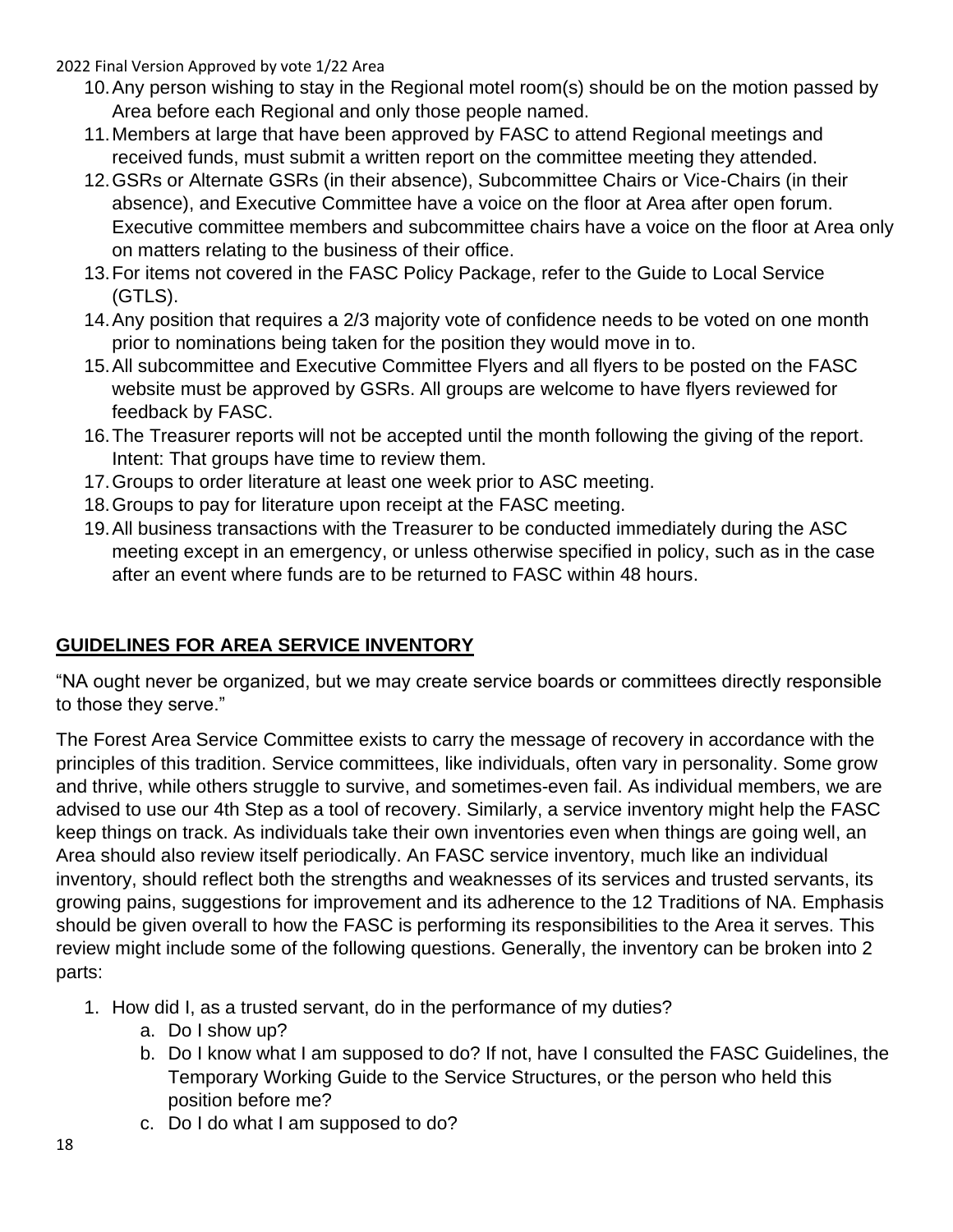- 1) Represent my group's conscience?
- 2) Keep my group (subcommittee, or the Area) informed about the Area, Region and World.
- 2. How did the FASC do in performance of its functions?
	- a. As a representative of a meeting or subcommittee do I feel confident that the FASC will help my meeting or committee resolve any problems it may face?
	- b. Do the FASC subcommittees serve the needs of my meeting?
	- c. Is my group's conscience being sought and heard when matters arise which affected my meeting or NA as a whole?
- 1. Does the FASC remember our 12 Tradition and do we "place principles before personalities?" We are a spiritual fellowship. The function of the FASC is to allow the message of recovery to be carried through the services we provide. When we respect each other, even though we might disagree, and adhere to the principles stated in each of our Traditions, we are a unified entity serving the Fellowship of NA within the Forest Area.

# **PARLIAMENTARY PROCEDURES**

**MAIN MOTION:** A main motion is a motion whose introduction brings business before the FASC. Such a motion can only be made when no other motion is pending.

**AMENDMENTS:** An amendment is a motion to modify the wording and, within certain limits, the meaning of a pending motion before the pending motion itself is acted upon. An amendment must in some way involve the same question that is raised by the motion to which it is applied. An amendment cannot introduce an independent motion. An amendment is debatable only if the motion to be amended is debatable.

**MOTIONS TO TABLE:** A motion to table may be applied only to a main motion that is pending. At the time a motion to table is made, an intent is to be given. The motion to table is in order for:

a. To get further information.

b. More pressing business to be dealt with.

A motion that is tabled remains on the table until taken up by the FASC by a motion to do so, or until the next FASC meeting when it will be brought up by the executive committee under old business. This motion is not intended to kill a main motion or suppress debate on it.

**MOTIONS TO REFER TO COMMITTEE:** When a motion to refer to committee is made, it is to send an item of business to a relatively small group of selected persons, a committee, so that a question may be carefully investigated and put into better condition for the FASC to consider. Unless specified, the issue will be brought up at the next FASC meeting by the committee. Debate on a motion to refer to committee will be limited to one pro and one con, and the debate will pertain only to the desirability of committing the motion or the instructions to the committee, and not to the merits of the main motion. If passed, there will be two pros and two cons on the original motion so as to obtain information to give directions to the committee.

**MOTIONS TO RECONSIDER:** A motion to reconsider is meant to bring an item that has already been dealt with back onto the floor. This is used to permit the correction of hasty, ill-advised, or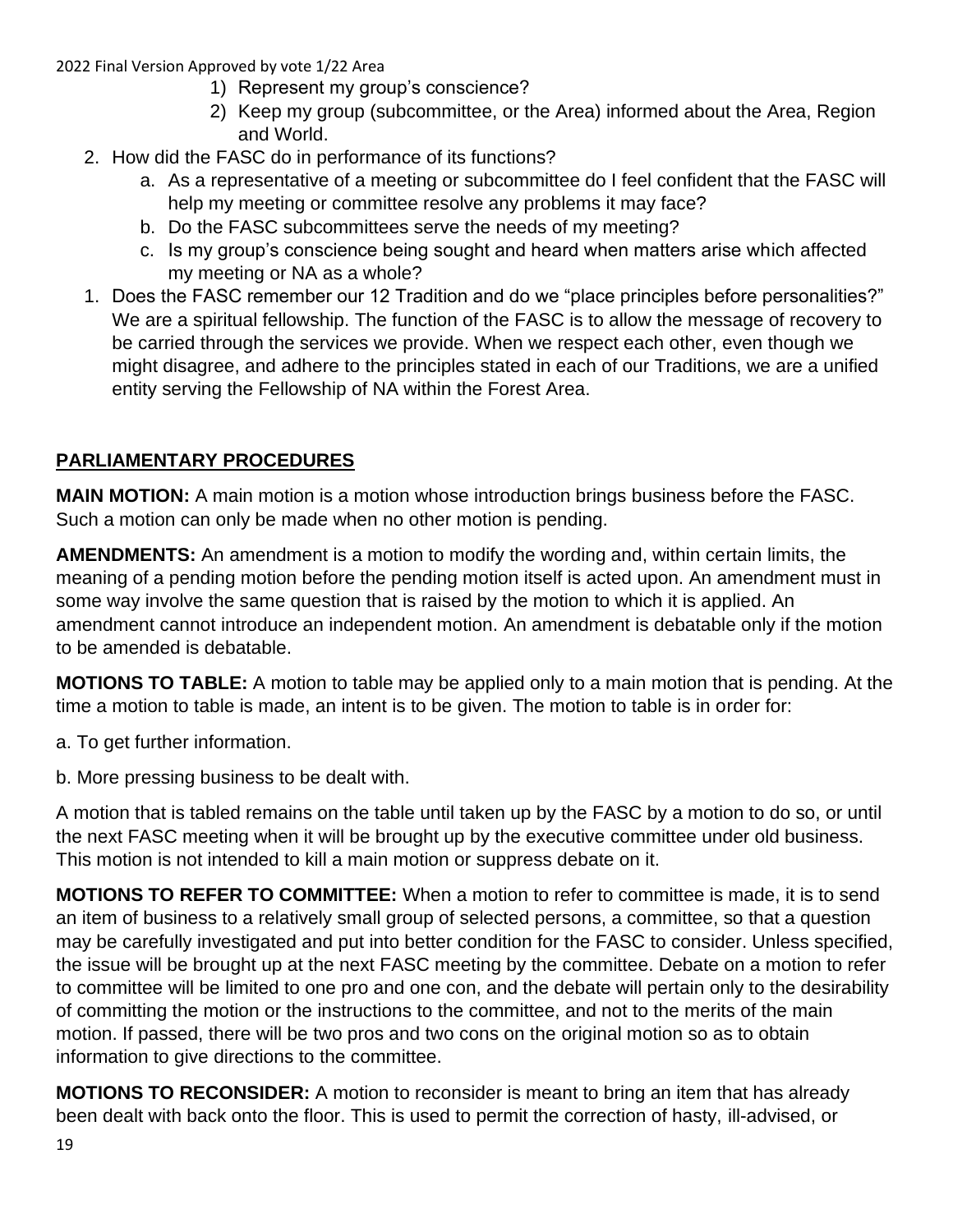erroneous action, or to take into account new information or situations not considered when taking the original vote. Since this motion is not to be used for rehashing motions where an individual or minority were not pleased with the outcome, this motion can only be made by a GSR who voted on the prevailing side or a member who spoke in debate to the prevailing side of the motion. After the end of the next FASC meeting it would no longer be in order to reconsider a motion. You may not reconsider a motion more than once.

**UNANIMOUS CONSENT:** That is a method that allows the FASC to move quickly through routine business or questions of little importance. This is a less formal way of handling business and is an alternative to taking a vote on motion. If the Chairperson senses no opposition to a motion he/she will state that the motion is carried by unanimous consent unless there is an objection. If there is no objection to this the minutes will reflect that all of the voting members were in favor. If a member objects to this, the matter will go to a vote as prescribed for the motion.

**WITHDRAW OR MODIFY:** A request to withdraw or modify may be made by Maker of the original motion upon his/her acceptance of a suggestion from another member. After the motion is made, it belongs to the FASC as a whole and the maker must request the FASC's permission. The Chairperson treats this as a unanimous consent matter, that is, if no one objects to this, the request is granted. If there is an objection, the Chairperson automatically puts the request to a vote, which is not debatable.

**MOTION TO CALL THE VOTE:** A motion to call the vote must be seconded and allows for only one pro and one con. A 2/3 majority is required to adopt this motion. The intent of this motion is to bring the original motion to a vote without any further amendment or debate. This motion is not to be made to suppress information, but rather to expedite the proceedings.

**POINT OF INFORMATION:** A point of information is a question directed to the Chairperson to obtain information concerning parliamentary procedure or the motion that is pending. This allows a member to ask a question and it is not to make a statement or give information.

**POINT OF ORDER:** When a member feels that the rules, policy or guidelines of the FASC are not being adhered to, he/she can make a "point of order" which in effect is asking the Chair to make a determination of whether or not the procedure the member is pointing out is in fact being violated. A point of order is not a method in which to dispute the accuracy or validity of another member's remarks, but instead is to bring to the attention of the chair that a member feels that the proper procedure is not being followed.

**SUSPEND THE RULES:** A motion to suspend the rules is made when a member of The FASC would like to waive a certain FASC procedure. The motion will include the rule to be suspended and the length of time it shall be suspended. The motion requires a second and a 2/3 majority.

**APPEAL THE DECISION OF THE CHAIR**: By electing the FASC Chair the FASC delegates to him/her the authority and duty to make necessary rulings on questions of parliamentary procedure. Any two members have the right to appeal his/her decision on such a question. By one member making the appeal and another seconding it, the question is taken from the Chair and given to the FASC for the final decision. Debate will be limited to one pro by the maker of the motion, and one con by the Chairperson, limited to one minute each.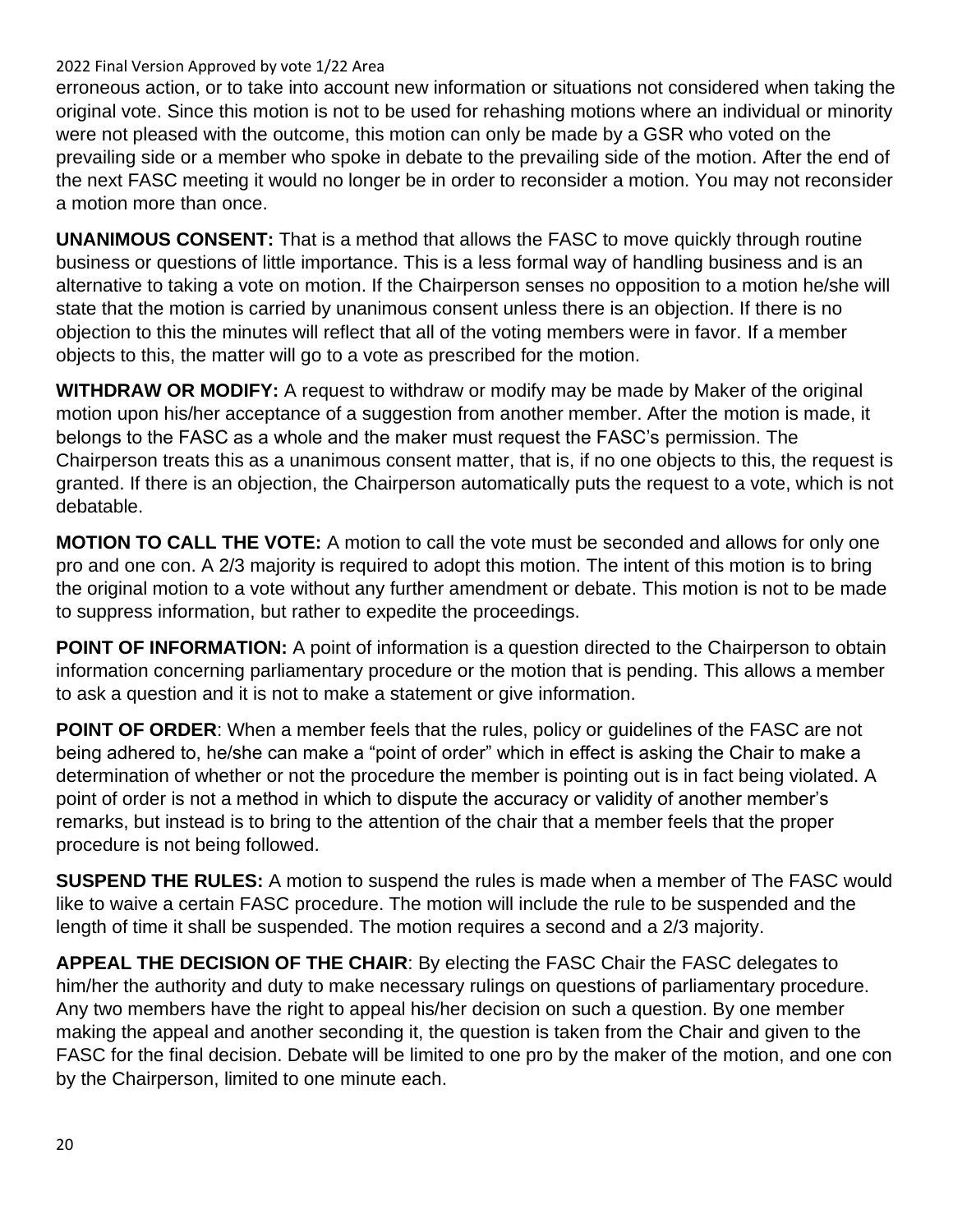# **HOSPTIALS AND INSTIUTAIONS SUBCOMITTEE POLICY**

**1) Purpose and Function**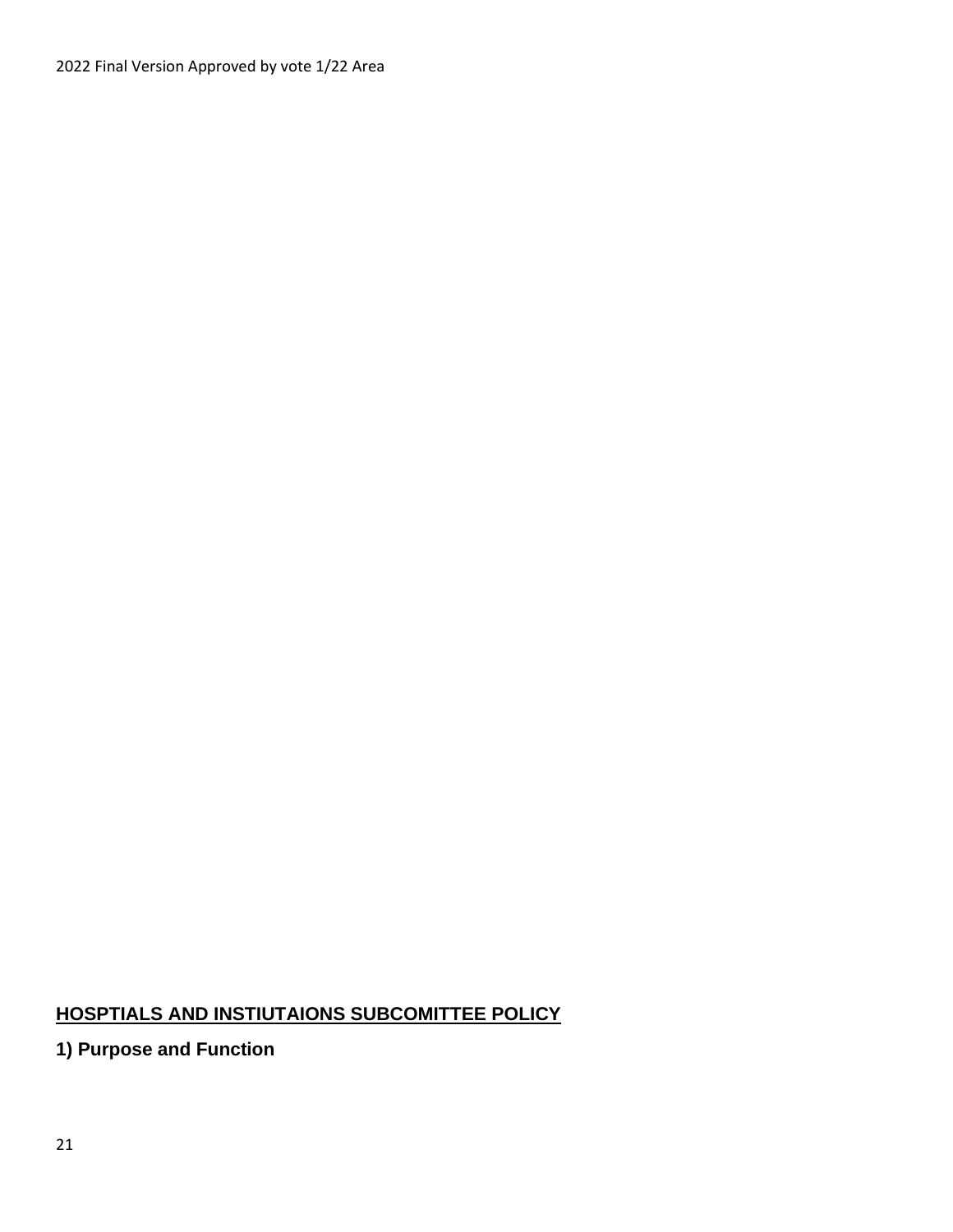To carry the NA message, via presentations, to those addicts that cannot attend outside meetings, to conduct activities that promote the growth and strength of all H&I efforts, and to serve as an unaffiliated resource for facilities serving individuals with the disease of addiction.

## **2) Membership**

Chairperson, Vice-Chairperson, Secretary, H&I Panel Coordinator, H&I Presentation Coordinator, H&I Presentation Co-Coordinators, H&I Panel Members.

## **3) Qualifications and Responsibilities of;**

## **Chairperson:**

- a. Elected by the ASC.
- b. 3 Years clean time.
- c. 6 months prior involvement in the H&I Subcommittee in the Forest Area.
- d. Demonstrates an example of recovery through the NA program.
- e. Has a basic understanding of the FASC Policies and Guidelines.
- f. Maintains order in H&I Subcommittee meetings.
- g. Ensures the NA Traditions are upheld.
- h. Attend all FASC meetings or have the H&I Subcommittee Vice Chairperson attend in his absence.
- i. Acts as a liaison between the H&I Subcommittee and the FASC.

j. Maintains communication with the RSC H&I Subcommittee, via a written report, and attends the RSC H&I Subcommittee meeting whenever possible.

k. Is responsible for submitting the annual budget, as recommended by the FASC H&I Subcommittee, to the FASC.

## **Vice-Chairperson**

- a. Nominated and elected by the H&I Subcommittee.
- b. Two year clean time requirement.
- c. 6 months prior involvement in the H&I Subcommittee in the Forest Area.
- d. Demonstrates an example of recovery through the NA program.
- e. Attends H&I presentations in the Forest Area.

21

f. Fills in for the H&I Chairperson in their absence.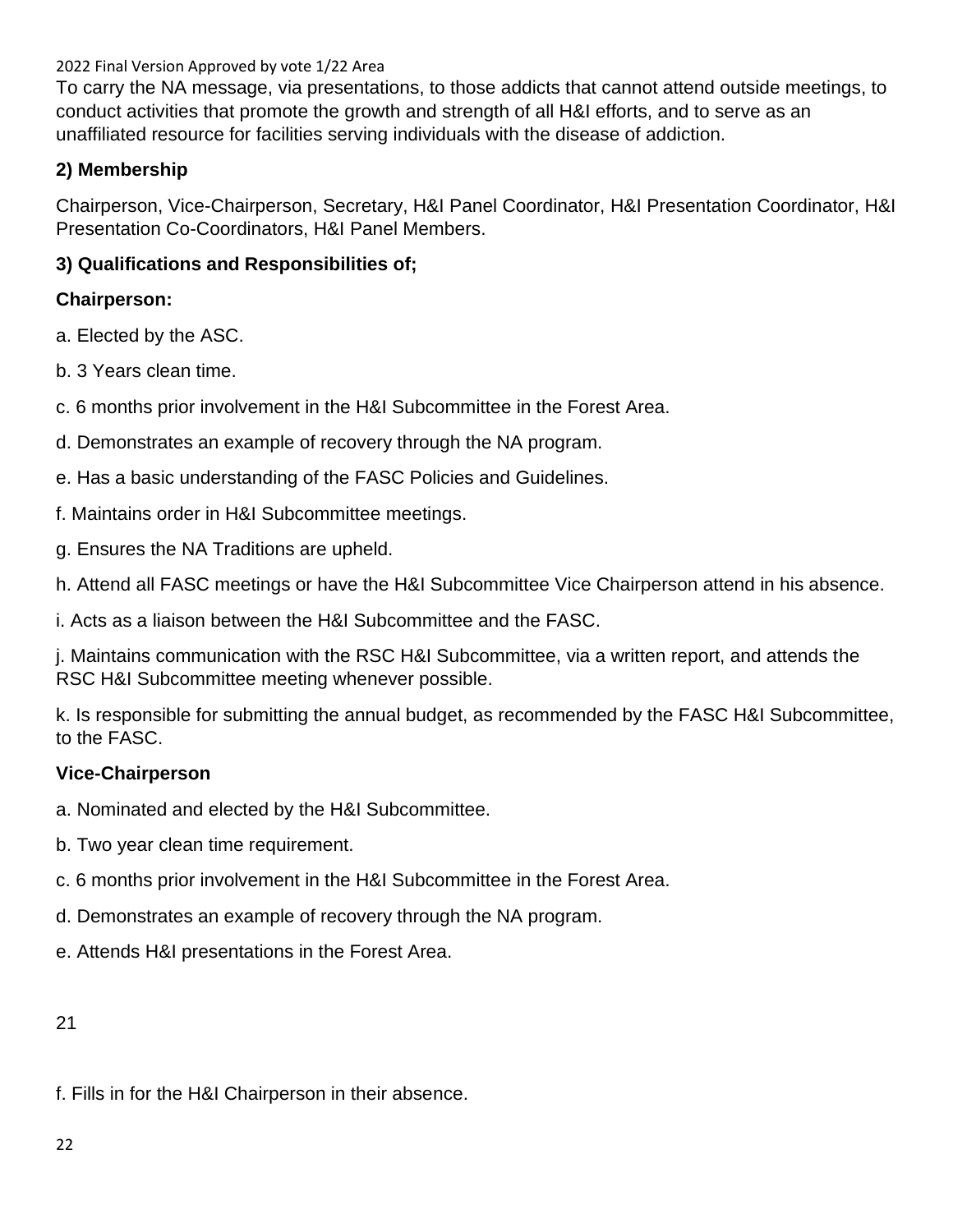g. Fills in for Presentation Coordinators in their absence.

h. Orders, labels and distributes literature to the Presentation Coordinators, keeping an accurate record of all literature distributions.

## **Secretary:**

- a. Nominated and elected by the H&I Subcommittee.
- b. Six months clean time requirement.
- c. Three months prior involvement with H&I in the Forest Area.
- d. An example of recovery through the NA program.
- e. Attends H&I presentations in the Forest Area.
- f. Takes accurate minutes at the subcommittee meetings.
- g. Maintains subcommittee minutes.
- h. Prepares copies of subcommittee minutes for distribution at next H&I subcommittee meeting.
- i. Keeps an updated list of all H&I Panel members.
- j. Fills in for the H&I Subcommittee Vice-Chairperson if necessary.
- k. Prepares an agenda for the subcommittee meeting, and distributes it at the meeting.

# **Panel Coordinator:**

- a. Nominated and elected by the H&I Subcommittee.
- b. 1 year clean time requirement.
- c. 6 months prior involvement with H&I in the Forest Area.
- d. An example of recovery through the NA program.
- e. Attends H&I presentations in the Forest Area.
- f. Maintains a list of all contact people at each facility.
- g. Acts as a liaison between the H&I Subcommittee, Presentation Coordinators, and the facilities.
- h. Presents a written progress report at the H&I Subcommittee Meeting.

i. Maintains communication and responds to all requests for H&I presentations in conjunction with the PI Subcommittee Chairperson.

j. Keeps a current list of Presentation Coordinators, and keeps facilities informed of who will be coordinating the presentations.

k. Attends presentations in the Forest Area.

# **Presentation Coordinators/Co-Coordinators:**

a. Nominated and elected by the H&I Subcommittee.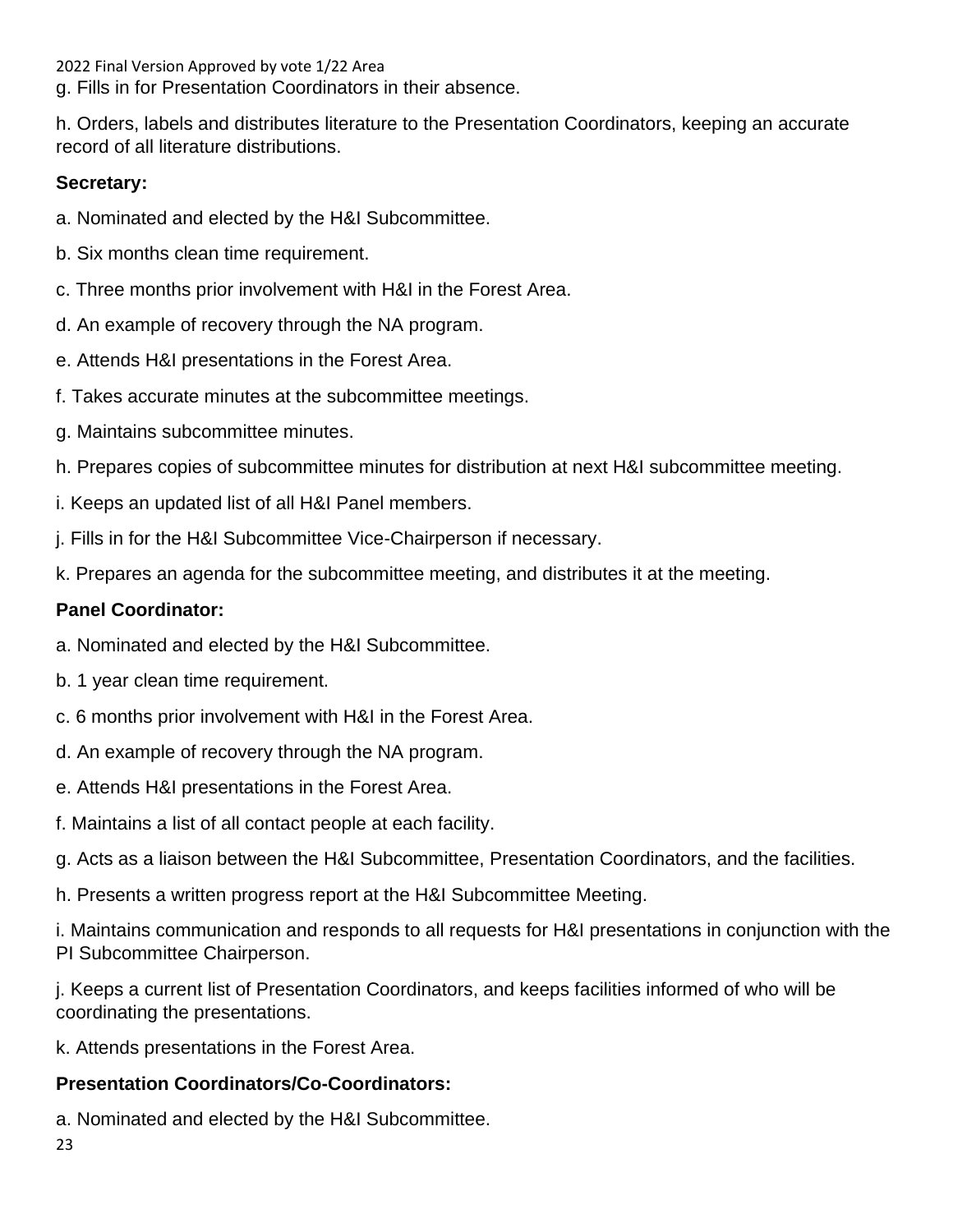b. 1 year clean time requirement.

c. 6 months prior involvement with H&I in the Forest Area.

d. An example of recovery through the NA program.

e. Attends H&I presentations in the Forest Area.

f. Good record of fulfilling service commitments.

g. Prior to taking on the responsibilities of Presentation Coordinator, must attend 3 consecutive H&I presentations at the facility in which they will coordinate.

h. Presentation Coordinators responsibilities include but are not limited to: (1)Inviting Panel Members

(2)Review Do's and Don'ts with all Panel Members, Observers and guest speakers attending the presentation.

(3)Ensure that only H&I subcommittee approved guest speakers are utilized during speaker meetings.

(4)Present a written report monthly at the H&I Subcommittee meeting, concerning the presentations they coordinate.

(5)Submit a literature request for the facility they coordinate to the Vice-Chairperson one week prior to the monthly subcommittee meeting.

(6)Ensure a clear NA message is shared by panel members.

(7)Appoint someone to chair each presentation.

## **4) General Information**

A. All elected subcommittee members (Chairperson, Vice-Chairperson, Secretary, Panel Coordinator, Presentation Coordinator and Co-coordinator) can be removed from office by a 2/3 majority vote for 3 consecutive unexcused absences from the subcommittee meeting.

B. Any member of the H&I subcommittee is automatically disqualified from further H&I activity upon relapse, but may again become eligible when he or she can conform to the requirements in these guidelines. Being clean for the purposes of this H&I subcommittee shall be defined as complete abstinence from all drugs.

C. Any member not conforming to these requirements or any other which might be added later, or who refuses to abide by the rules and regulations of the facility, shall automatically be relieved of any H&I subcommittee assignments.

D. No Narcotics Anonymous presentation regularly conducted under the auspices of the H&I subcommittee shall be held in any facility except when directly supervised by the H&I subcommittee or its delegated member. This appointment must be acceptable to the facility being served.

E. Any NA member who is involved with a given facility on a professional or volunteer basis should not participate in the panels serving the addicts in that facility. This is intended to avoid possible conflict and the resulting damage to: a. the inmate or patient inside b. the working ability and privilege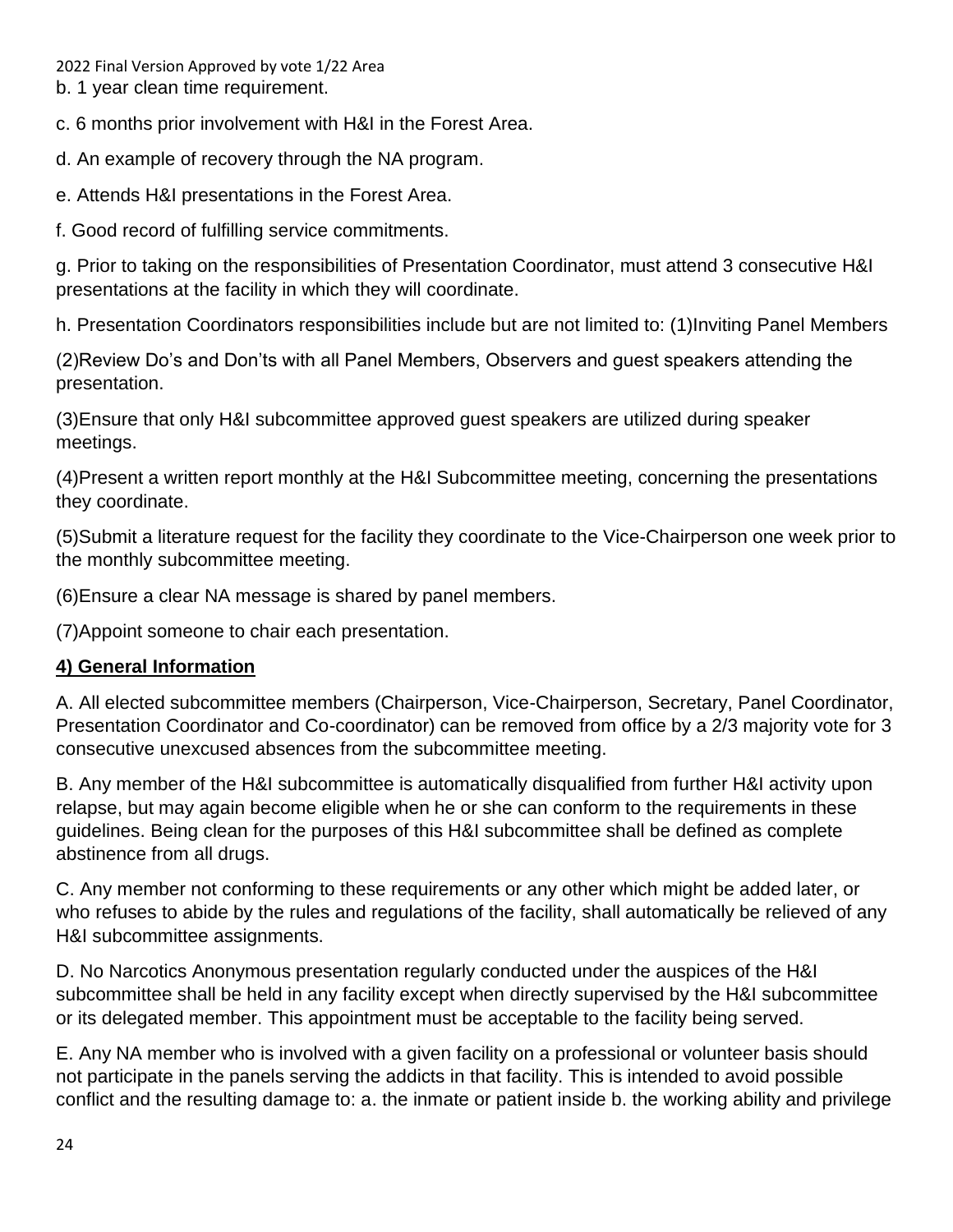of the subcommittee to carry the message inside the facility. Of course, these members may participate on panels going to other facilities.

F. For these same reasons, no H&I member will interfere with or use influence in any facility, court, or hospital; nor with any judge, doctor, probation, or parole officer. Further, H&I members will not make any comments or promises regarding employment, parole, probation, or medical problems. We carry only the message of Narcotics Anonymous: recovery from addiction through our spiritual program.

G. Length of time clean required by each facility is to be rigidly upheld by all H&I Presentation Coordinators.

H. Excessive use of profanity or the use of vulgarities in your sharing is strictly prohibited by the authorities of all facilities, and strongly discouraged by the H&I Subcommittee.

I. H&I Panel Members shall be responsible for their conduct in any facility, and they shall take responsibility to become informed in advance regarding the regulations of the facilities being served.

J. You are reminded that the H&I subcommittee exists to share the Narcotics Anonymous message our experience, strength, and hope. H&I Presentation Coordinators should try to get residents involved with the H&I presentation through reading materials.

K. The FASC H&I Subcommittee has no dress code, however Panel Members are requested to use common sense regarding dress; to present a positive appearance while representing NA at a facility.

L. There are times when a guest H&I Speaker who is not a member of the FASC H&I Panel would like to be utilized by a Presentation Coordinator. If at all possible that person should be approved in advance by the Subcommittee, but if that is not possible, please contact the H&I Chairperson prior to the speaking engagement. A guest speaker must meet the clean time requirement of one year, be a Panel Member in his/her own Service Area, and carry a "clear" NA message.

# **5) Agenda:**

- A. Serenity Prayer
- B. Traditions, Purpose, Concepts and Do's and Don'ts
- C. Distribute agenda and copies of previous meeting minutes.
- D. Approve last meeting minutes.
- E. Establish Voting Members (Quorum)
- F. Panel Coordinator Report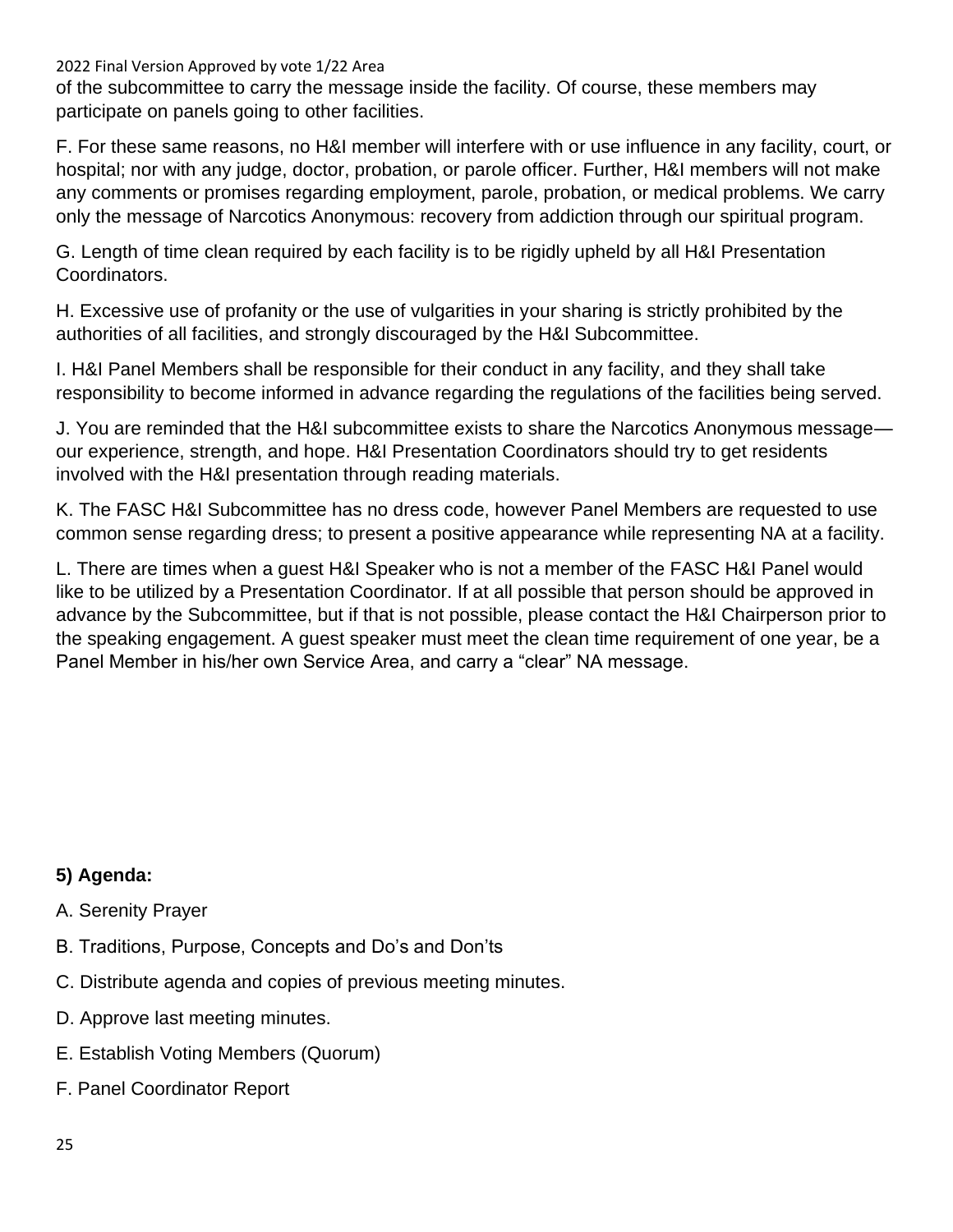2022 Final Version Approved by vote 1/22 Area G. Presentation Coordinator Reports

- H. Old Business
- I. New Business
- J. Vote in Panel Members
- K. Vote in Observers
- L. Close meeting with Serenity Prayer

# **6) Motions, Quorum, and Voting:**

A. Motions can be made and seconded only by voting members of the H&I Subcommittee.

B. A quorum must be present in order to conduct business that requires a vote. A quorum is defined as a simple majority of the number of members present at the last meeting (1 more than half the attendees.)

C. Voting members are defined as: Chairperson, Vice-Chairperson, Secretary, H&I Panel Coordinator, H&I Presentation Coordinator(s), H&I Presentation Co-Coordinator(s), and H&I Panel Members.

# **7) Budget:**

A. The budget is currently \$120.00 per month, and should cover general operating expenses such as:

- a. Rent (currently paid by First Ocala home group as outlined in FASC policy)
- b. Copies
- c. Literature
- d. Any other expenses approved by a majority vote.

B. Annually, when possible, an H&I Awareness / Learning Day should be held to promote H&I growth and support.

# **8) Panel Members:**

A. Any member of NA that attends an H&I Subcommittee meeting may request to become a part of this body as long as they meet the following requirements: a. Has a minimum of 90 days clean time to become an Observer.

- b. Is working an NA program with an NA sponsor
- c. Carries a "clear" NA message
- d. Is voted in as an Observer by a majority vote of members present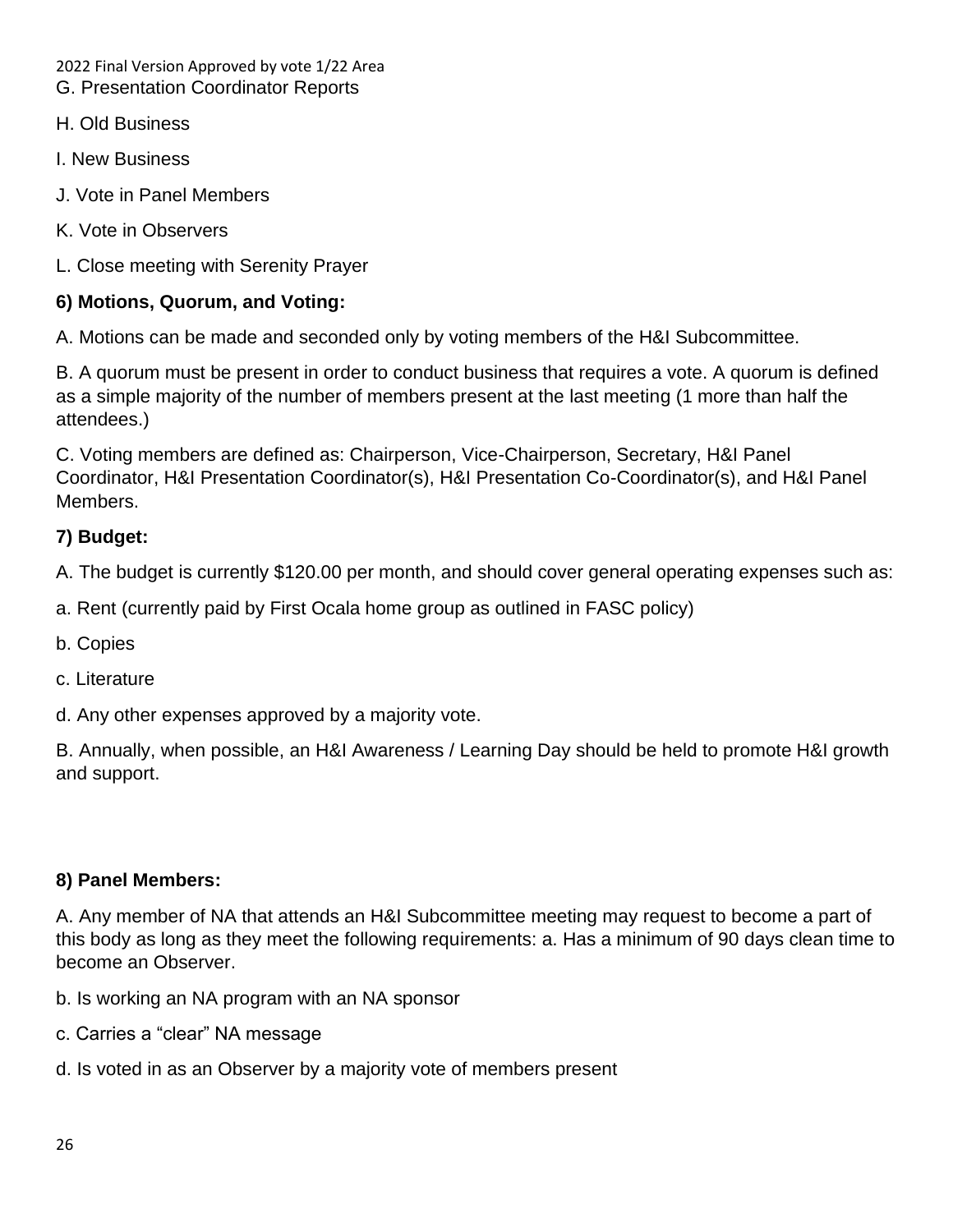B. Any individual that has been voted in as an Observer, may upon completion of attending a minimum of two presentations in a thirty day period, may request to be voted in as an H&I Panel Member, as long as they meet the above requirements in addition to having achieved a minimum of 4 months of clean time.

C. In order to be nominated to be voted in as an H&I Panel Member, an NA member must: a. Be present and express a willingness.

- b. Have 90 days consecutive clean time.
- c. Work an NA program with an NA sponsor.
- d. Carry a "clear" NA message.
- e. Be elected by a majority vote of the members.

If individual is unable to attend H&I business meeting but has met all other requirements as outlined above for Observer and Panel member, individual may be voted in as both Observer and Panel member if provides written statement of willingness and qualifications to be presented by H&I Chair/Secretary and H&I subcommittee meeting.

D. With due cause, any Panel Member can be removed from the H&I Panel by a 2/3 vote of the subcommittee. That Panel Member must be notified by the H&I Subcommittee Chairperson prior to the vote for removal, when possible if they are still in recovery.

E. All Panel members must receive a copy of the "FASC H&I Guidelines" and the "H&I Do's and Don'ts" before attending any H&I presentation.

## **9) Additional Guidelines:**

A. It requires a 2/3 vote to amend these guidelines.

B. The WSC H&I Handbook serves as a guide for anything that is not addressed in these guidelines.

## **ACTIVITIES SUBCOMMITTEE GUIDELINES**

#### I. Purpose

The primary purpose of the Activities Subcommittee is to promote unity and fellowship for the Forest Area of Narcotics Anonymous. The Activity Subcommittee is responsible for organizing and hosting such events as dances, picnics, campouts, etc., in a recovery oriented atmosphere.

## **II. Composition of the Subcommittee**

A. This Subcommittee will consist of members of Narcotics Anonymous who have a willingness to serve and meet certain requirements.

B. The organization of the Subcommittee will be as follows: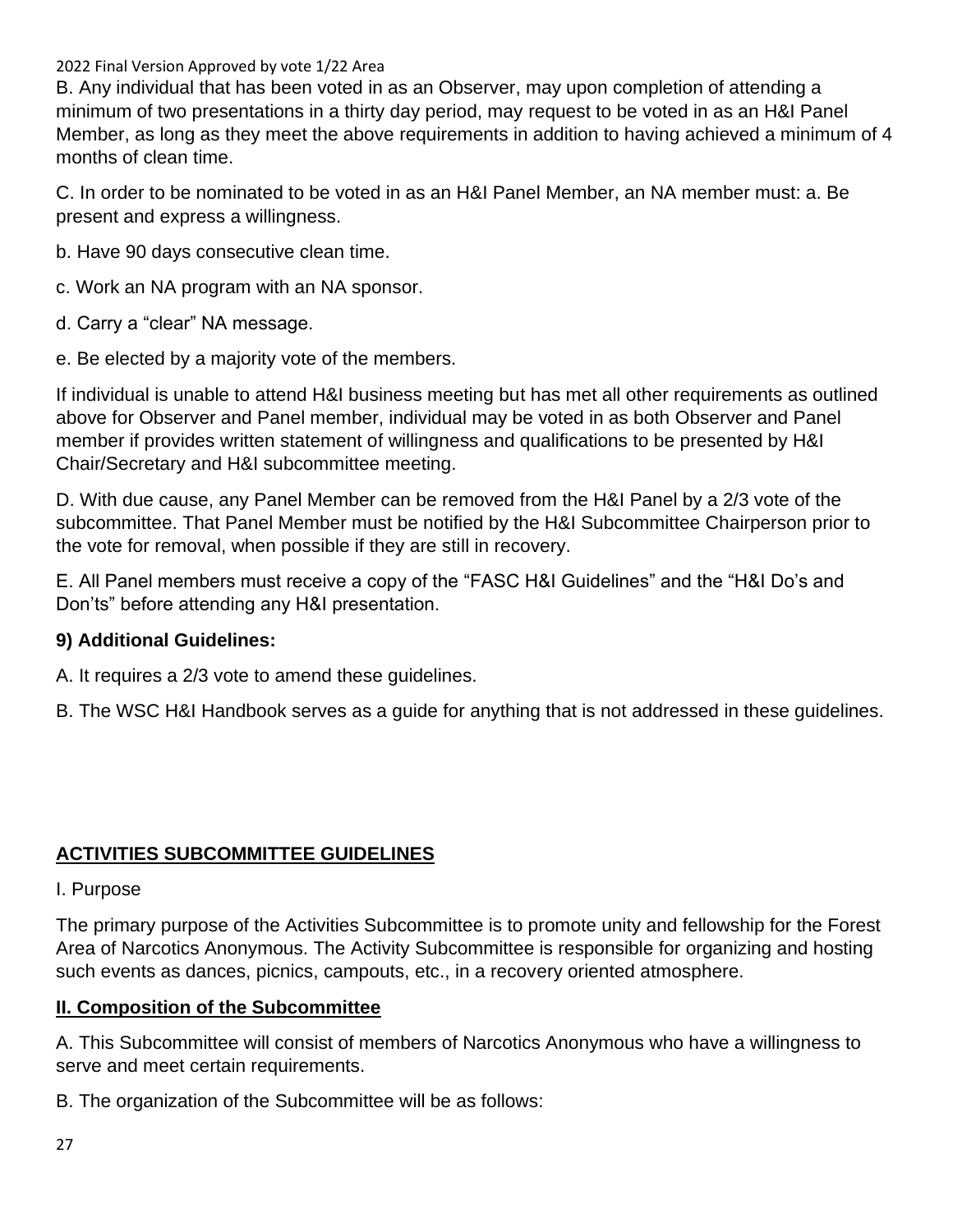- 1. Subcommittee Officers
- a. Chair
- b. Vice Chair
- c. Secretary
- 2. General Members

## **III. Qualifications for Membership**

- 1. Have a willingness to serve
- 2. Be a member of Narcotics Anonymous

# **IV. Qualifications for Officers**

## **Chair**

- 1. A minimum clean time requirement of 2 years.
- 2. The time and resources necessary to complete these duties.
- 3. A knowledge of the 12 Traditions of Narcotics Anonymous and the service structure.
- 4. Previous experience as a working member of the Activities Subcommittee.

# **Vice-Chair**

- 1. A minimum clean time requirement of six months.
- 2. Previous experience as a working member of the Activities Subcommittee.

## **Secretary**

- 1. A minimum clean time requirement of six months.
- 2. Previous experience as a working member of the Activities Subcommittee

# **V. Qualifications for General Members**

General membership shall consist of any member expressing the desire to make a commitment to work with this Subcommittee with at least 1 day clean.

# **VI. Responsibilities of Positions**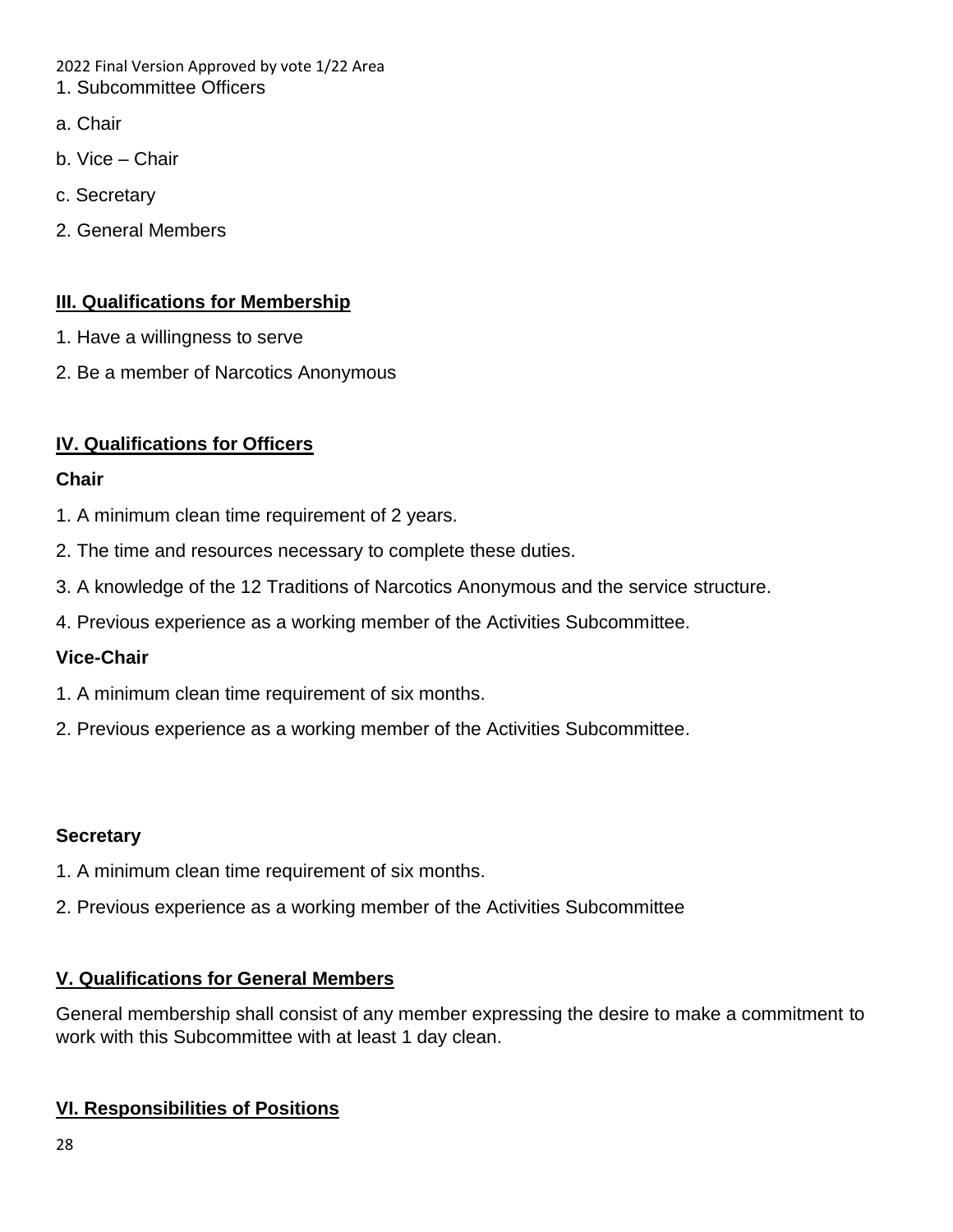1. To arrange times and agendas for and preside over all Subcommittee meetings.

2. Ultimately responsible for the functioning of this Subcommittee at monthly Area Service meetings.

3. Responsible for the handling and accounting of any funds given to or generated by this Subcommittee.

# **B. Vice-Chair**

- 1. Assist the Chair as necessary.
- 2. In the absence of the Chair, will perform all duties of the Chair.
- 3. Works closely with Chairperson and becomes familiar with aspects of chairperson responsibilities.

# **C. Secretary**

- 1. To record accurate minutes and attendance at each Subcommittee meeting.
- 2. Records minutes of sub-committee and maintains archive of minute and related material.
- 3. Keeps current record of all sub-committee members.
- 4. Keeps records/contact info of all venues used for events.

# **D. Qualifications for General Members**

1. To provide input and assistance to the Subcommittee

# **VII. Agenda for Meetings**

- A. Opening Prayer
- B. Reading of the 12 Traditions, 12 Concepts & Purpose
- C. Establish voting members and record attendance
- D. Reading of previous meeting minutes
- E. Chair Report
- F. Old Business
- G. New Business
- H. Closing Prayer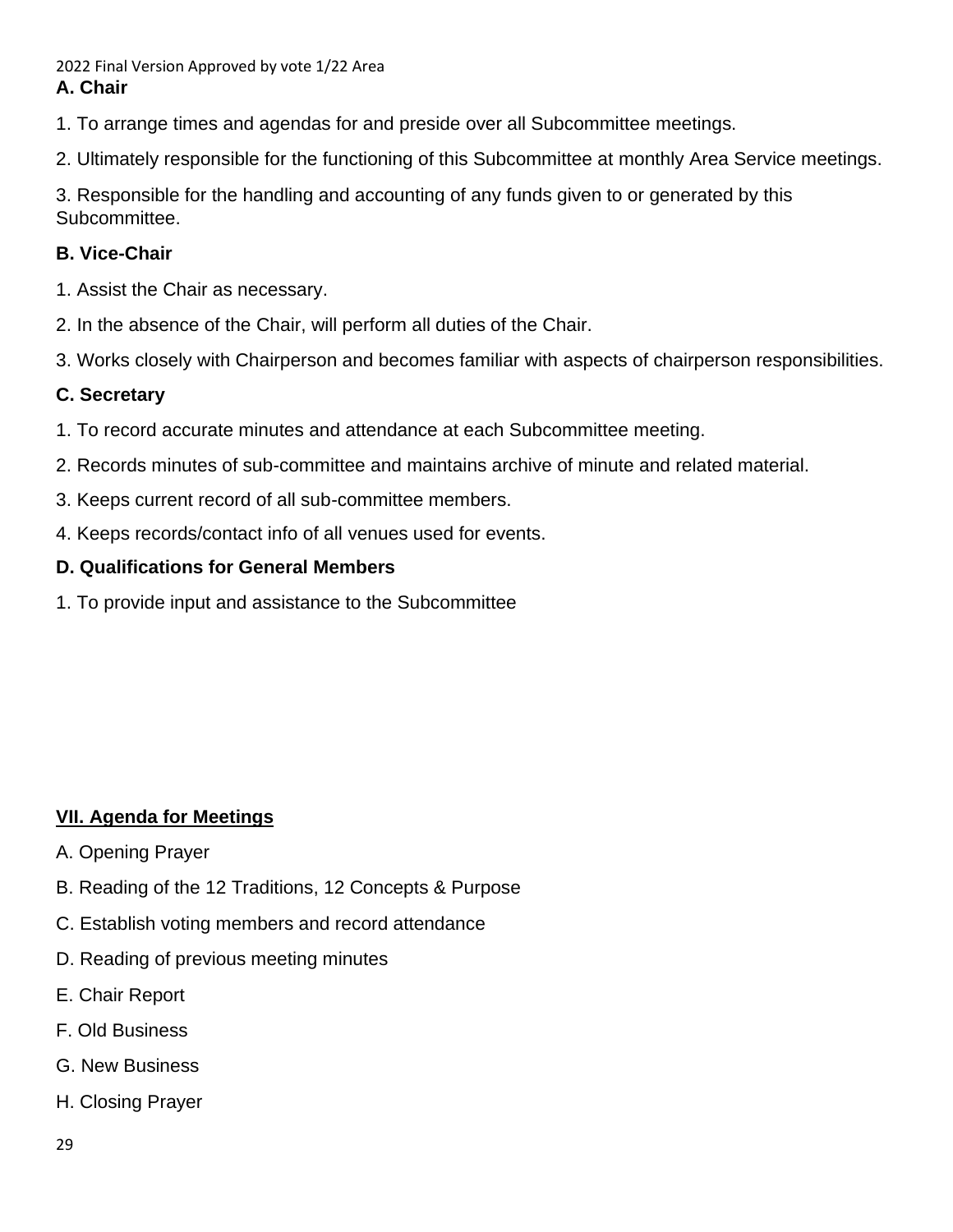#### **VIII. Motions, Voting Members, and Voting Procedure**

#### **A. Motions**

1. Motions under the category of Old Business may be brought to the Floor by the Chair

2. Motions may be brought to the Floor by any Voting Member as a part of New Business

#### **B. Voting Members**

1. A Voting Member is defined as a person who has attended two consecutive Subcommittee meetings. a.Voting privileges will be forfeited if a member misses two consecutive Subcommittee meetings. b.Voting privileges can be re-established as stated in VIII.B.1.

## **C. Voting Procedures**

1. A simple majority of the Voting Members is required to pass a motion.

- 2. The Chair will exercise the right to vote only in the event of a tie.
- 3. A quorum of at least three Voting Members must be present to vote on a motion.

## **IX. Statement of Policy**

A. Subcommittee events shall be planned two months in advance. 1. Flyers of upcoming events will be distributed to Area meetings in a timely manner.

B. In the spirit of cooperation, flyers will be sent to surrounding areas.

## **HELPLINE SUBCOMMITTEE GUIDELINES**

#### **Our Primary Purpose**

Our primary purpose is to stay clean, and to carry the message of recovery to the addict who still suffers. By far, the best way to make ourselves available to those who need help, is to provide a "HELP LINE" phone service. Someone can call and talk anonymously to a recovering addict. The phone number is listed as Narcotics Anonymous in the telephone directory, and serves that purpose. The suffering addict can call this number without fear, get meeting times and location, and receive information about NA.

## **Our Vision**

Our vision is to ensure that each member of the Phone Line Subcommittee of the Forest Area has the information needed to be confident and concise in the Narcotics Anonymous message that they carry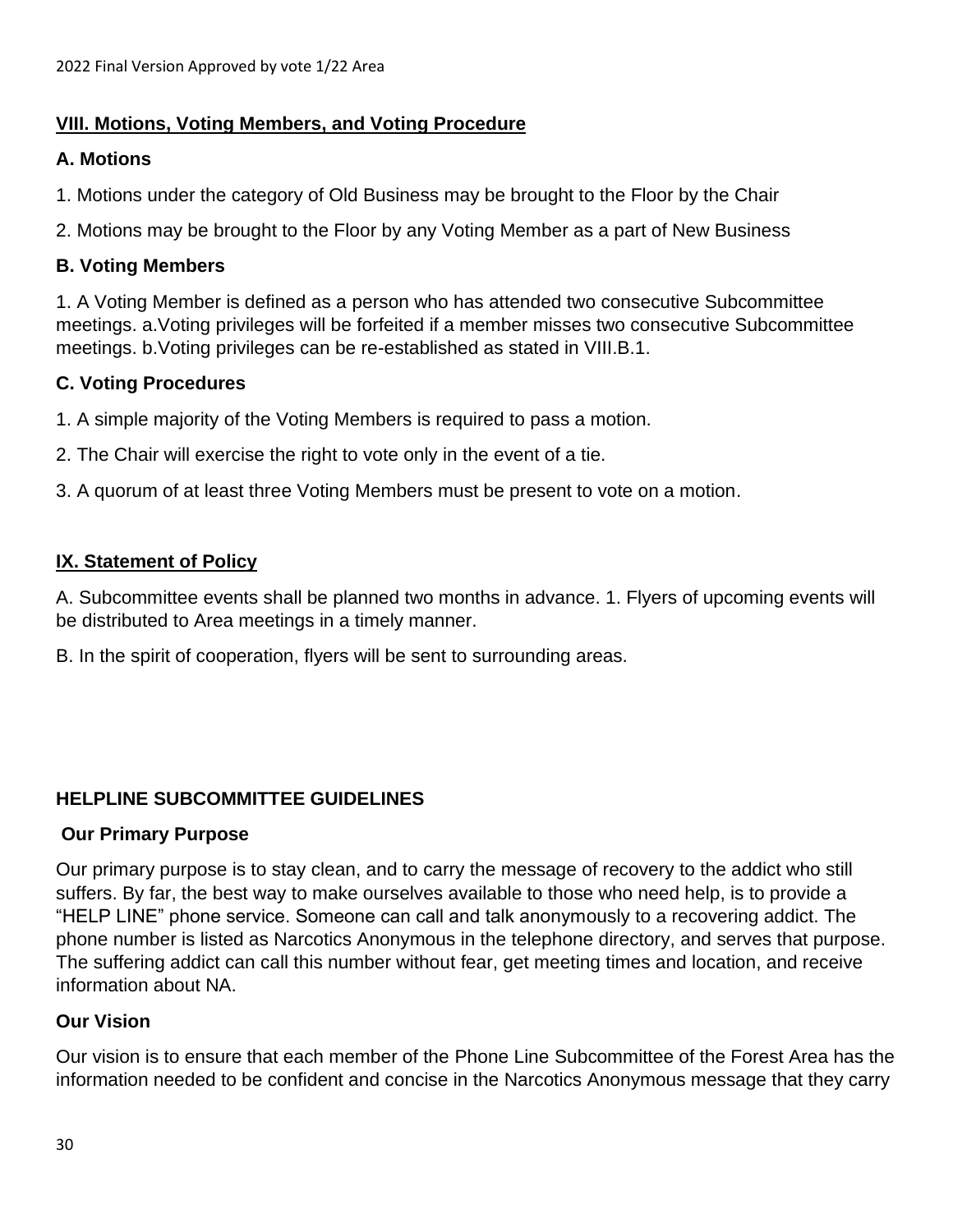to those via 352-368-6061. We hope by offering each member of the Subcommittee this information, we, as a subcommittee, will better perform the task given to us by the Forest Area.

## **Our Mission**

The mission of the Phone Line Subcommittee is to direct the potential newcomer to a meeting or direct questions about our fellowship to the appropriate subcommittee(s). We will help each individual member to better understand the Traditions of NA, and how to interact with people that may or may not be seeking recovery from the disease of addictions. We will present the Do's and Don'ts of the Phone line interaction, which will help to protect the member and the image of Narcotics Anonymous. We hope to do this in a clear and concise message, indicative of recovery on Narcotics Anonymous.

## **1. Definition and Purpose of the Subcommittee:**

• The Forest Area Phone Line Subcommittee (hereinafter referred to as the Subcommittee) is a volunteer group of the fellowship of Narcotics Anonymous, existing for the express purpose of directing the potential addict to an NA meeting or directing questions about our fellowship to the appropriate subcommittee(s).

• The response and attitude of the volunteer(s) can have a lasting impression on the caller.

• As a Subcommittee of the Forest Area Service Committee (FASC), we shall maintain effective communication and cooperation with the FASC. Meetings are open to all members of the NA fellowship.

## **2. Functions of the Subcommittee:**

- To hold regularly scheduled monthly business meetings.
- To communicate and disburse all information to and from Phone Line volunteers.
- To provide representation and participation in the FASC.
- To coordinate, recruit and develop the training of Phone Line volunteers.
- To update the information line on an as-needed basis.
- To educate the fellowship at large and train Subcommittee members.
- To maintain an archive of all correspondence.

## **3. Structure of Elected Positions:**

• The Elected Positions of the Subcommittee shall consist of a Chair, Vice-Chair, and Secretary. All positions, with the exception of the Chair, who is elected by the FASC, are elected by consensus of the Subcommittee.

• All terms of office are one year with eligibility for a second term of one year for any elected position, followed by two years of ineligibility for that position.

• If an elected committee member becomes unable to fulfill the duties of that position, a successor shall be suggested by the Chairperson and approved by the Subcommittee at the next business meeting. Should the Chair be unable to fulfill the duties of that position, the Vice-Chair will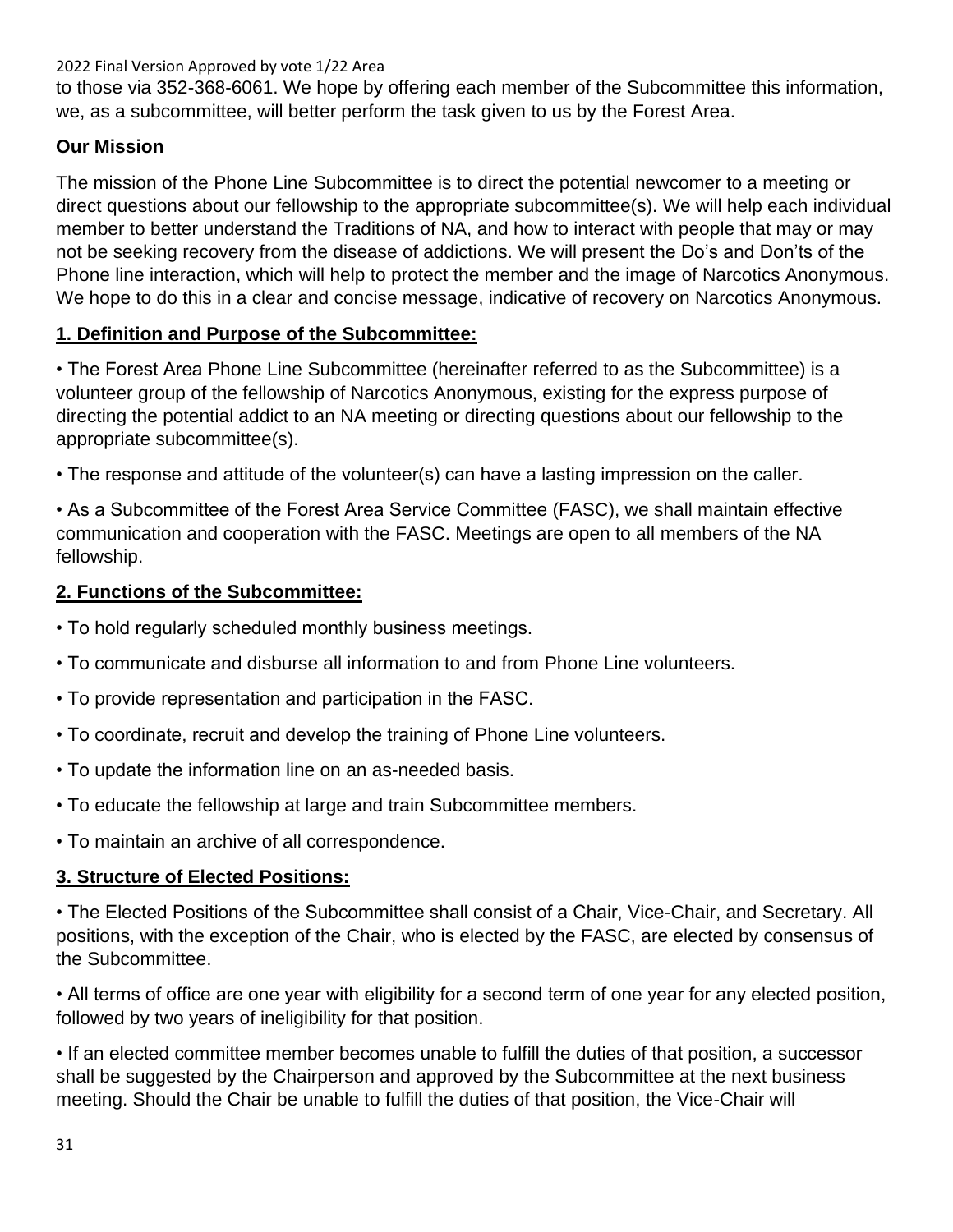automatically assume the position of the chairperson until the next FASC meeting where a new Chair will be elected or appointed.

## **4. Qualifications and Duties of Committee Members:**

All volunteers are required to attend regular monthly Phone Line Subcommittee meetings. Volunteers should have a minimum of ONE year clean time and are directly responsible to the Phone Line Chair. Volunteers are responsible for staying in close communication with the Phone Line to make sure the flow of information is current and current.

Chair: elected by the FASC – see FASC requirements and responsibilities in FASC guidelines.

Responsibilities to the subcommittee include:

- Presides at Subcommittee meetings
- Prepares an agenda for each meeting.
- Maintains order at the meeting.
- Provides representation of the subcommittee at the monthly FASC meeting and supplies a report to the FASC.
- Attends volunteer trainings when applicable to observe and assist in carrying the message and training of volunteers.
- Creates an annual and quarterly Subcommittee budget to be submitted to the FASC. Coordinates the rotation of the times slots with appropriate members.
- Two years clean time required for this position.
- One year previous FASC experience.

#### **Vice-Chair:**

- Assumes the duties of the Chair in case of Chair's absence.
- If the office of the Chair should become vacant, the Vice-Chair assumes the duties until a Chair is elected or appointed by the FASC.
- Works closely with the Chair to become familiar with all aspects of the Chair's responsibilities.
- Schedules and maintains list(s) of all active phone-line volunteers, coordinates all back-up volunteers.
- Collects Phone Line volunteer logs.
- Maintains volunteer morale (either through thank-you notes, bi-annual parties see WSO phoneline guide, etc.).
- Keeps current list of outside contacts and referral numbers.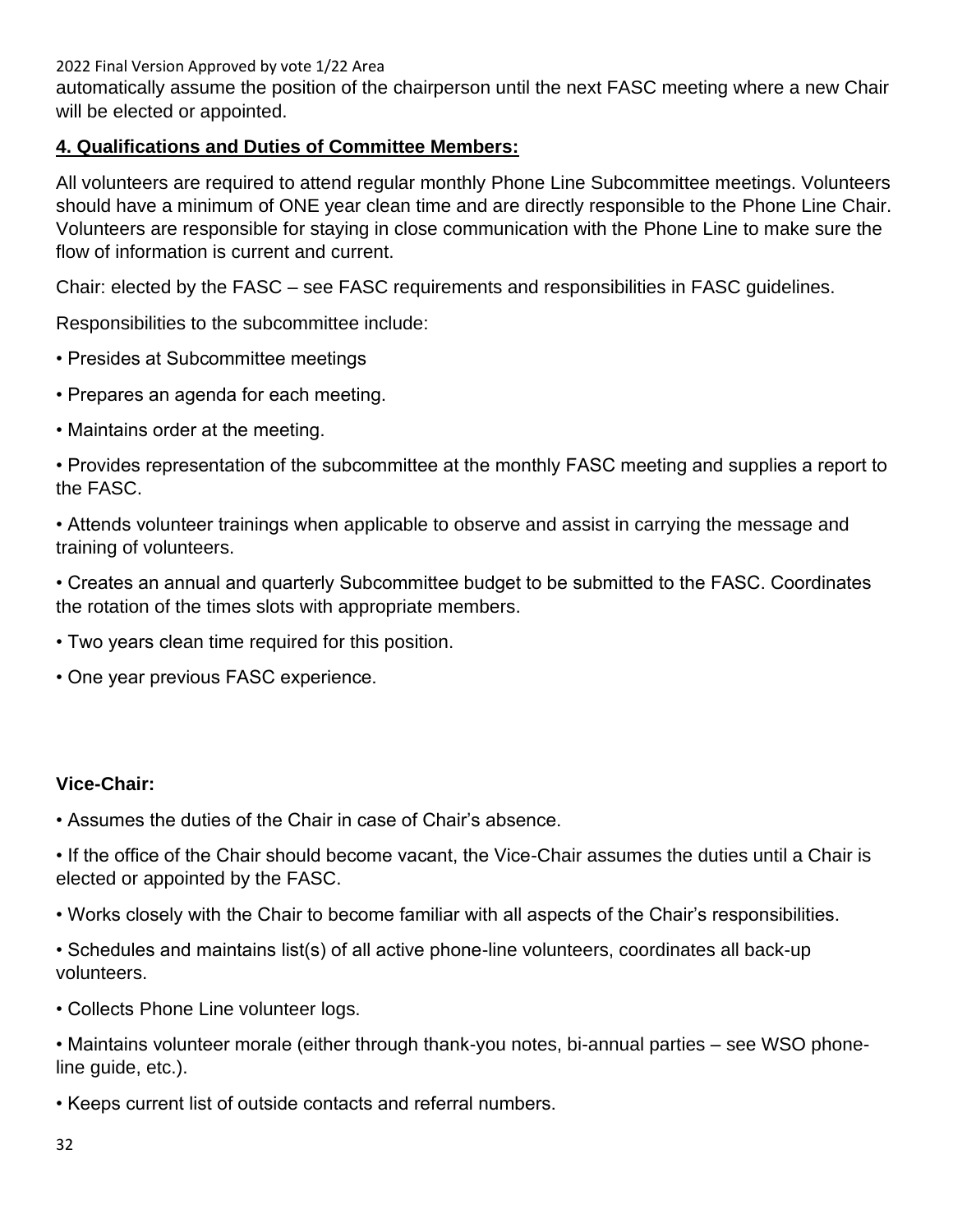#### 2022 Final Version Approved by vote 1/22 Area **Secretary:**

• Records minutes of all meetings of the Subcommittee and maintains archives of prior meeting minutes and related materials.

• Copies and distributes minutes from Subcommittee meetings.'

• Keeps current records of all Subcommittee members including address, phone numbers, and email addresses.

• Receives Phone Line logs for archives and coordinates with Vice Chair.

#### **Phone Volunteers:**

- Requires completion of Phone-Line training.
- Follows the don's and don'ts of the Subcommittee
- Attends monthly Subcommittee meeting to be up-to-date on everything going on.
- Reports any problems to the Chair or Vice-Chair.
- Makes sure your phone is turned on during your entire shift.
- Notify Chair or Vice-Chair if unable to attend Subcommittee meeting.

## **Removal from office**

• No call/no show for two consecutive months in a row at the Subcommittee meeting.

• Failure to take calls as they come in - this will result in automatic removal from shift and then this becomes the responsibility of the Chair or Vice-Chair.

• Tradition Violation will be dealt with as a matter of principle rather than against the individual and then presented to the Subcommittee for a decision.

## **Voting Policy for Subcommittee:**

• Anyone can vote after attending two consecutive Subcommittee meetings in a row. Voting privileges are not lost due to missing Subcommittee meetings.

• Normal Business Meetings

• Quorum: Minimum of three voting members (Regular business cannot be conducted without quorum without any voting or making any changes).

• Majority = Simple Majority

• Changing Policy: o Quorum 75% of all voting members (All changes have to be taken to the FASC). Majority=2/3 of the vote.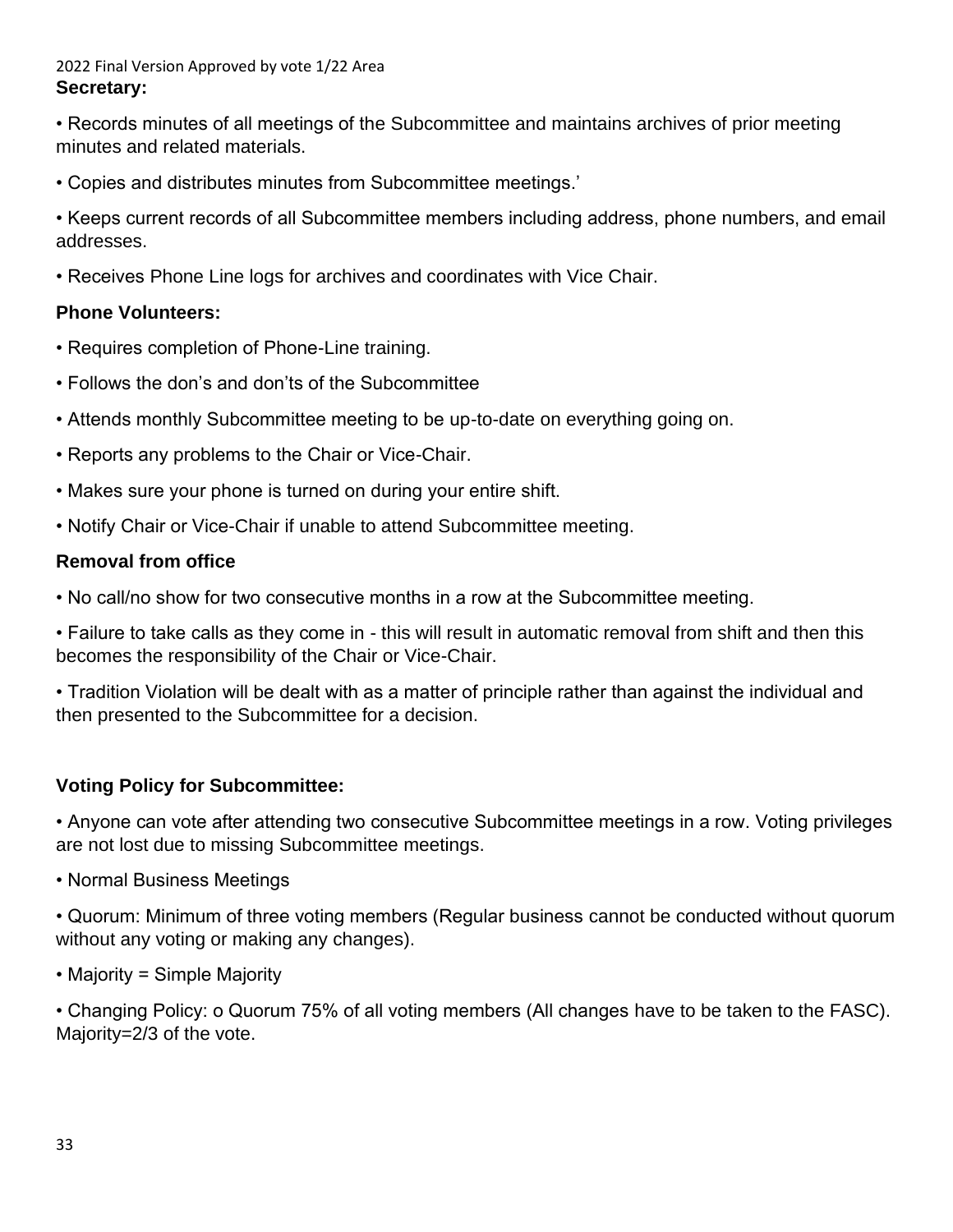## **INTERNET TECHNOLOGIES COORDINATOR GUIDELINES**

#### **Purpose**

The purpose of this Coordinator is to maintain the Florida Regional Web page. It is the responsibility of this Coordinator to update the page on a BI-monthly basis after every RSC. It is the hope of this Coordinator to foster unity in the form of communication by allowing addicts the ability to find meetings anywhere in the Florida Region. To carry meeting information to addicts still suffering and to our current members.

#### **Function**

A Web page is a method of tying together/fostering unity and participation and disseminating information throughout the intended Area/Region and the Fellowship at large. Trying to Micromanage a web page through P.I glasses seems far to limiting for the expanding tool that they are becoming. An NA web page carries the message both within and outside the fellowship and should be managed and guided accordingly.

#### **Online Guidelines**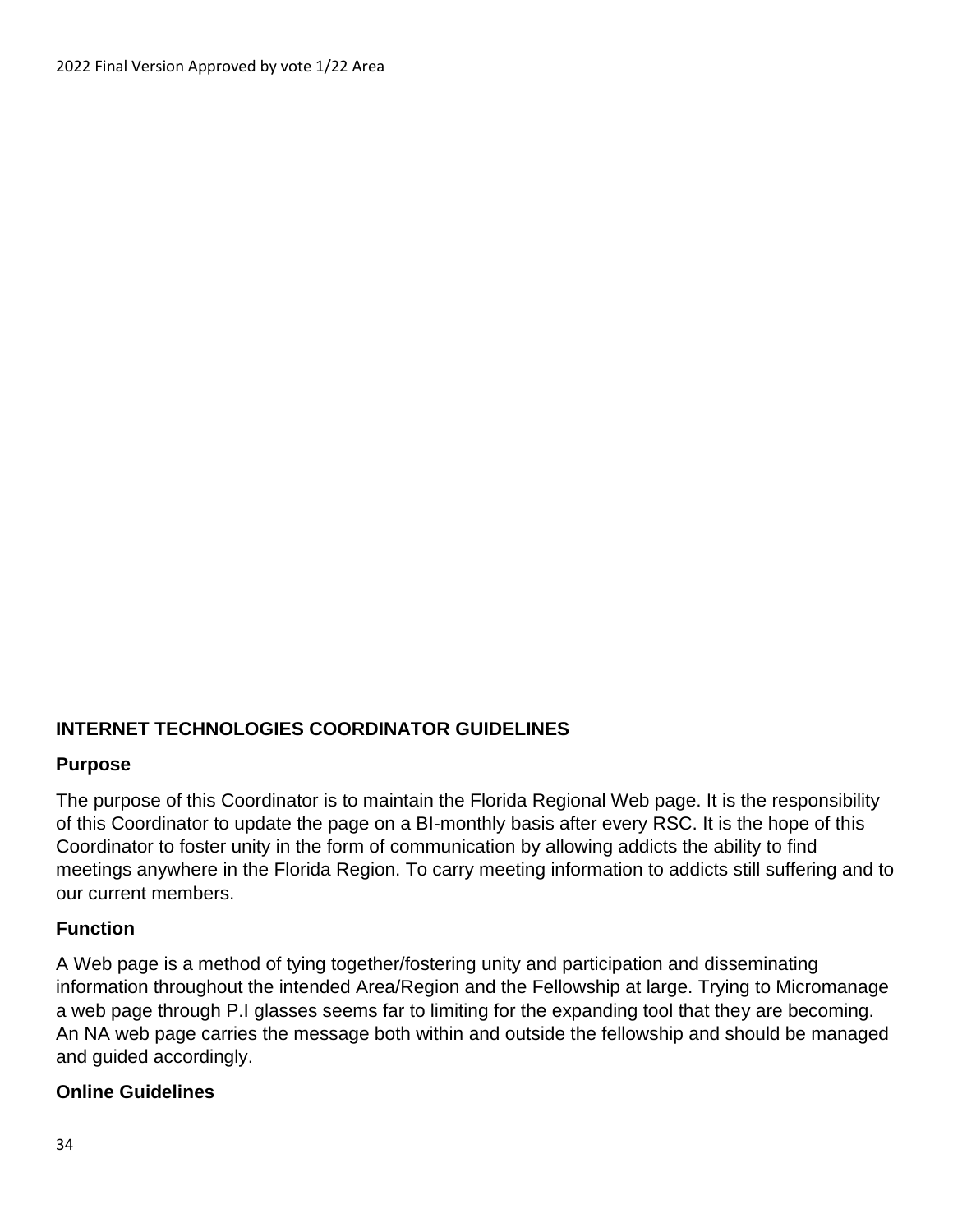The FRSC web site will attempt to make online information available to the largest amount of people possible. Our online information will contain only a link only to the NAWS web site. (Motion 2007-06-P 1-21-07) Information will be placed in accounts or web pages under the name of the Florida Regional Service Committee, and not under the name of individual members. No area's meeting list is removed from the FRSC web page without one of the area's RCM being notified. If there is no RCM's an area administrative committee member will be notified. The Web Page Sub-Committee will not publish NA member's personal contact information on the FL Regional Web Page. This is to include phone numbers, postal and e-mail address, and where possible last names shall be omitted. (Motion #37-P 7-16-06) The Internet Technologies Coordinator will be responsible for managing floridana egroup for the Florida RSC with the following requirements:

• The Florida RSC egroup will be created using a generic account as the owner to ensure manageability of the egroup in the future.

• The egroup will allow membership to all who request access but only current members of the Florida RSC roll call will be able to post messages to the egroup.

• The Internet Technologies Coordinator will moderate the egroup.

## **Florida Regional Web Page Link Guidelines**

The Florida Regional Website will link to the following: NA World Services, Florida RSO, and Member Areas of the Florida Region, Southeastern Zonal Forum Members. These links will be under the condition that the linked site will be vigilant in ensuring that they so not link to non-NA sites, publish copyrighted materials without permission or link to sites that do the same. Any site that does not meet these linking guidelines will be given notice and have all links removed from the Florida Regional Website.

## **Duties and Responsibilities**

- 1. To ensure that all inquiries are directed toward the Appropriate Area or sub-committee.
- 2. To maintain a close working relationship with all other Boards and committees.
- 3. Coordinate updating of web page on a bi-monthly basis.
- 4. To follow and adhere to the RSC guidelines as was adopted.

5. To respond to all requests for information in a timely manner with the most effective means available.

6. To submit a budget for approval at the January RSC that includes actual expenses for the past 12 months. (Motion # 19, 5-18-04)

7. To provide the RSC Secretary with log-in information, passwords etc. for the website each time they are changed. (Motion #35 7-18-04)37

## **Qualifications**